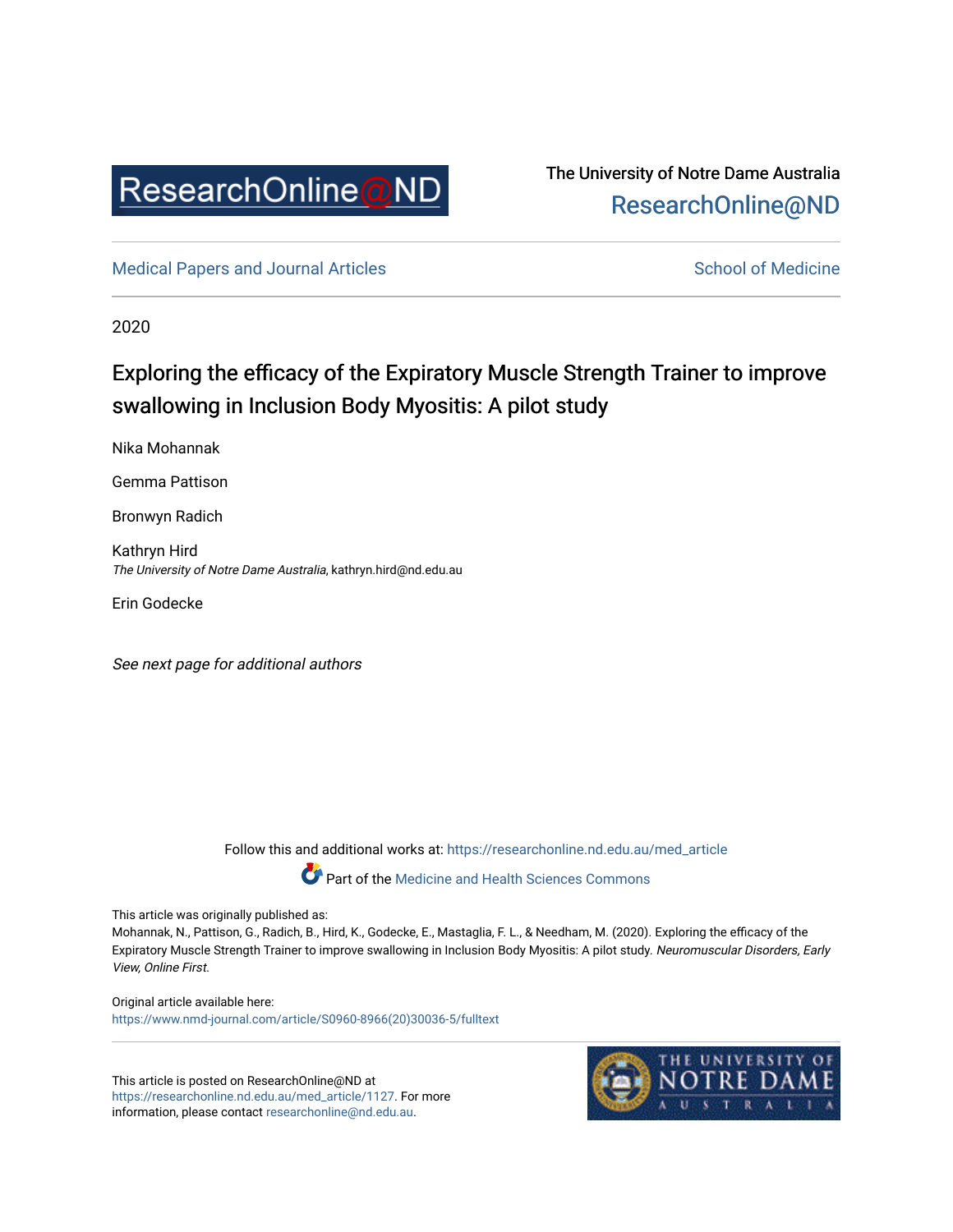#### Authors

Nika Mohannak, Gemma Pattison, Bronwyn Radich, Kathryn Hird, Erin Godecke, Frank L. Mastaglia, and Merrilee Needham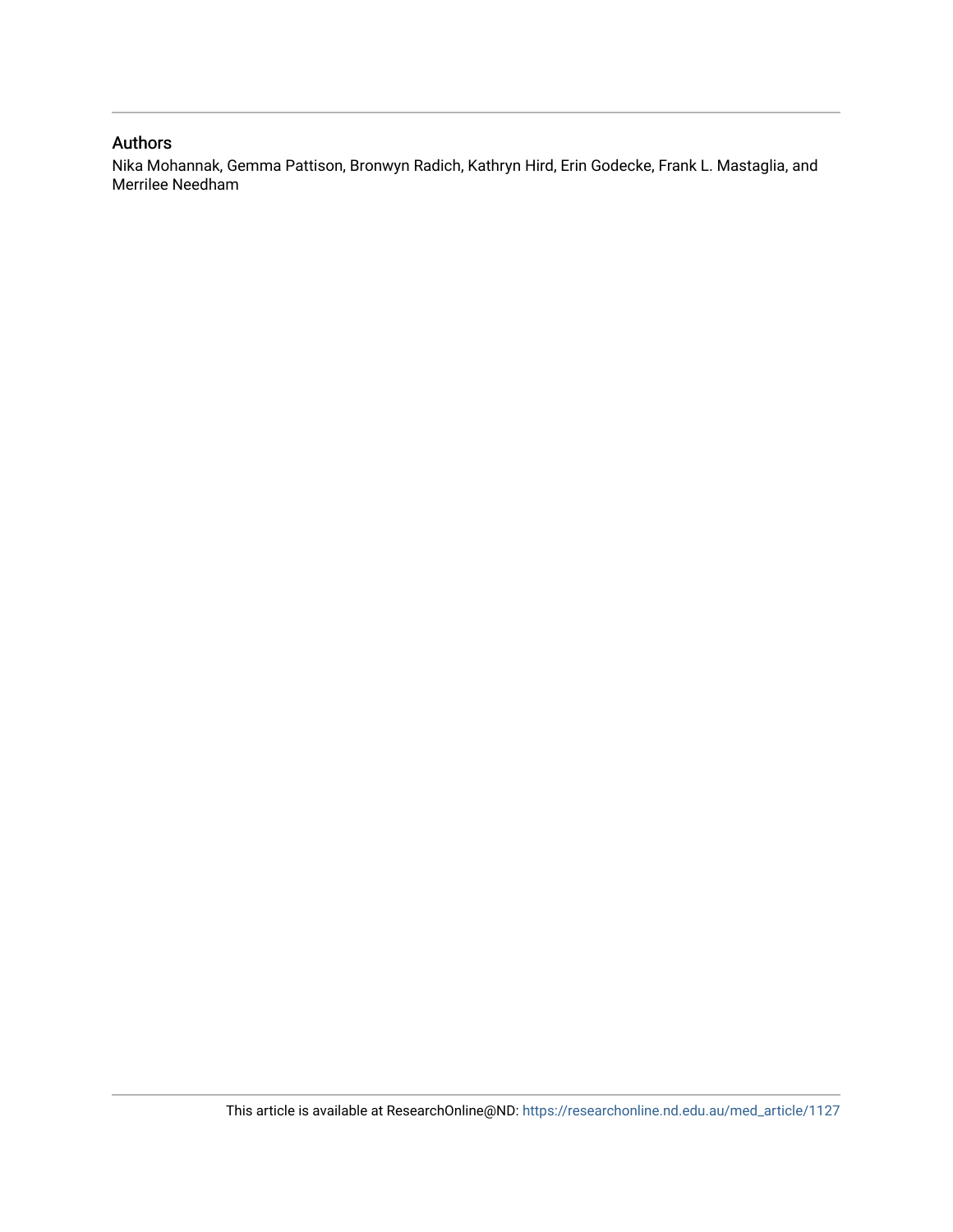

©2020. This manuscript version is made available under the CC-BY-NC-ND 4.0 International license http://creativecommons.org/licenses/by-nc-nd/4.0/

This is the accepted manuscript version of an article published as:

Mohannak, N., Pattison, G., Radich, B., Hird, K., Godecke, E., Mastaglia, F., Needham, M. (2020) Exploring the efficacy of the Expiratory Muscle Strength Trainer to improve swallowing in Inclusion Body Myositis: A pilot study*. Neuromuscular Disorders, Early View (Online First)*. doi: 10.1016/j.nmd.2020.02.010

This article has been published in final form at https://doi.org/10.1016/j.nmd.2020.02.010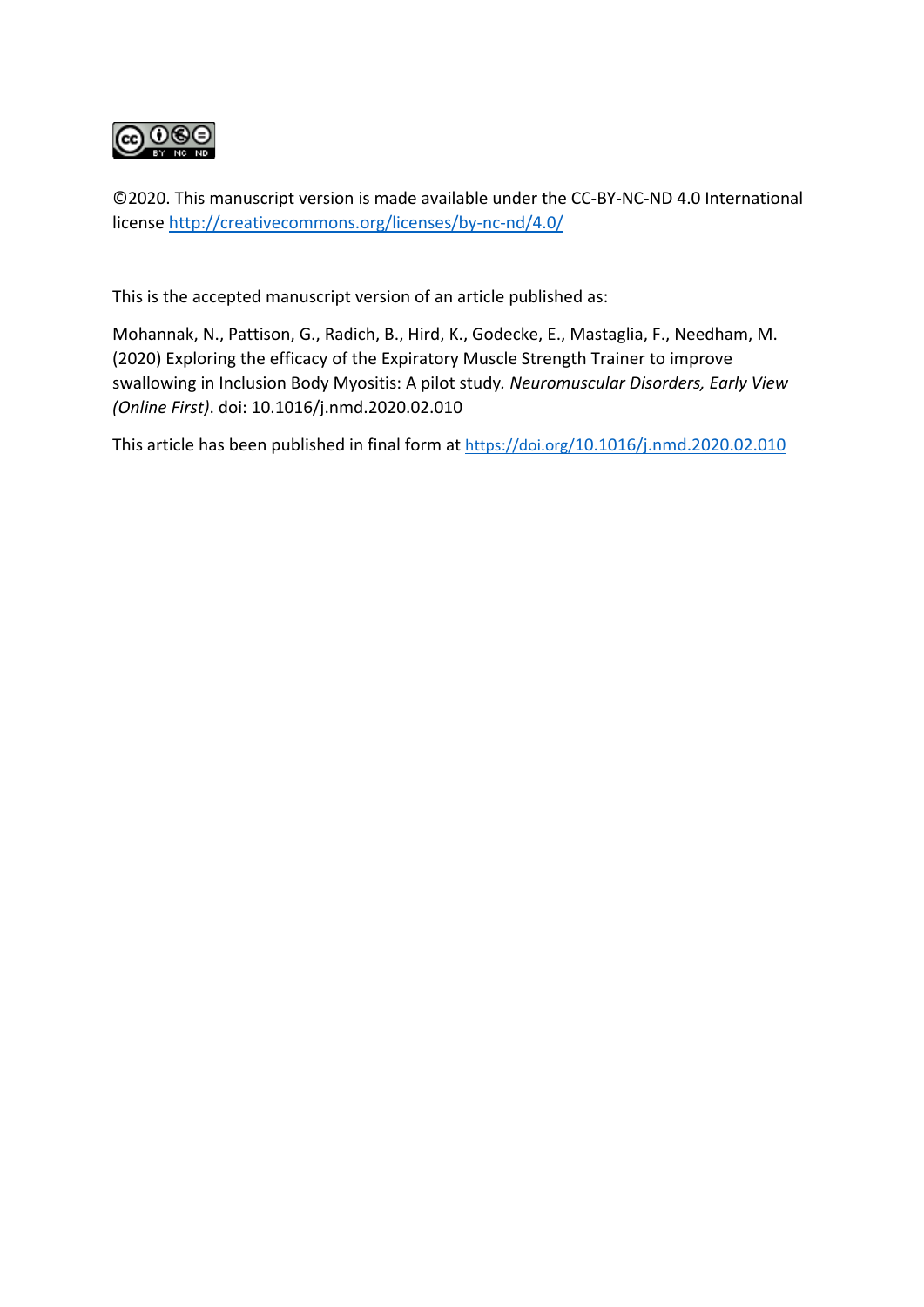Exploring the efficacy of the Expiratory Muscle Strength Trainer to improve swallowing in Inclusion Body Myositis: A pilot study

Nika Mohannak , Gemma Pattison , Bronwyn Radich , Kathryn Hird , Erin Godecke , Frank Mastaglia , Merrilee Needham

PII: S0960-8966(20)30036-5<br>DOI: https://doi.org/10.1016/i.r https://doi.org/10.1016/j.nmd.2020.02.010 Reference: NMD 3804



To appear in: *Neuromuscular Disorders*

Received date: 27 October 2019 Revised date: 14 February 2020 Accepted date: 16 February 2020

Please cite this article as: Nika Mohannak, Gemma Pattison, Bronwyn Radich, Kathryn Hird, Erin Godecke , Frank Mastaglia , Merrilee Needham , Exploring the efficacy of the Expiratory Muscle Strength Trainer to improve swallowing in Inclusion Body Myositis: A pilot study, *Neuromuscular Disorders* (2020), doi: https://doi.org/10.1016/j.nmd.2020.02.010

This is a PDF file of an article that has undergone enhancements after acceptance, such as the addition of a cover page and metadata, and formatting for readability, but it is not yet the definitive version of record. This version will undergo additional copyediting, typesetting and review before it is published in its final form, but we are providing this version to give early visibility of the article. Please note that, during the production process, errors may be discovered which could affect the content, and all legal disclaimers that apply to the journal pertain.

© 2020 Published by Elsevier B.V.

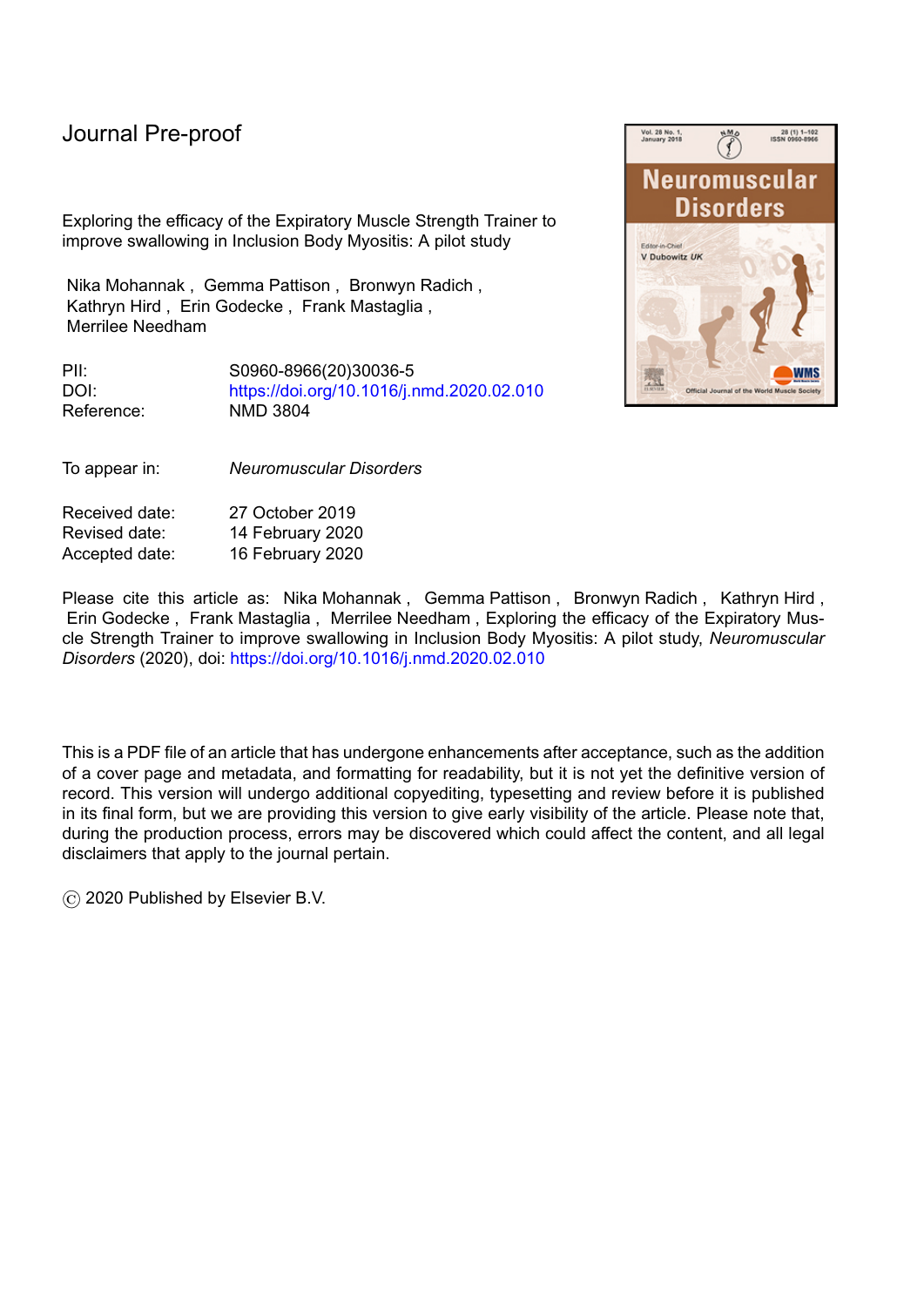# **Highlights**

- First reported study investigating the use of a device to aid swallowing in IBM
- EMST is not a restorative treatment for severe dysphagia in patients with IBM
- EMST may have some benefit to patients with a shorter duration of disease

Journal Pie Nicols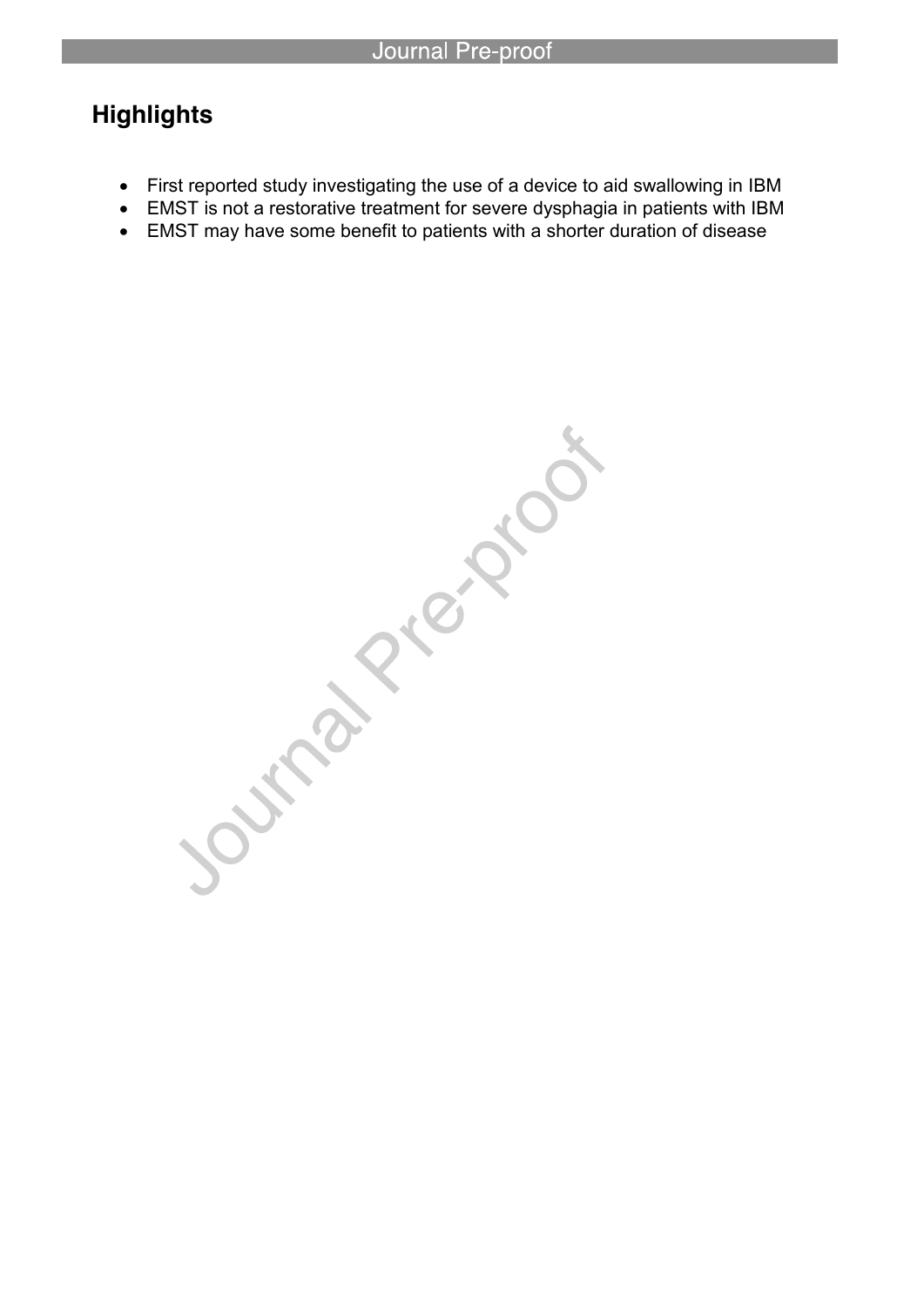# **Exploring the efficacy of the Expiratory Muscle Strength**

# **Trainer to improve swallowing in Inclusion Body Myositis:**

# **a pilot study**

Nika Mohannak<sup>1</sup>, Gemma Pattison<sup>3</sup>, Bronwyn Radich<sup>3</sup>, Kathryn Hird<sup>1</sup>, Erin Godecke<sup>5</sup>,

Frank Mastaglia<sup>4</sup>, Merrilee Needham<sup>1,2,4</sup>

- 1. School of Medicine, The University of Notre Dame, Fremantle, Perth Western Australia, Australia
- 2. Department of Neurology Fiona Stanley Hospital, Murdoch, Perth Western Australia, Australia
- 3. Department of Speech Pathology, Royal Perth Hospital, Perth Western Australia, Australia
- 4. The Institute for Immunology and Infectious Diseases, Murdoch University, Murdoch, Perth Western Australia, Australia
- 5. School of Medicine and Health Sciences, Edith Cowan University, Joondalup, Perth Western Australia, Australia

**Correspondence:** Dr Nika Mohannak

School of Medicine

21 Henry Street

Fremantle WA 6160

**Tel** +61 8 9433 0228

**Fax** +61 8 9433 0250

**Email** nika.mohannak1@my.nd.edu.au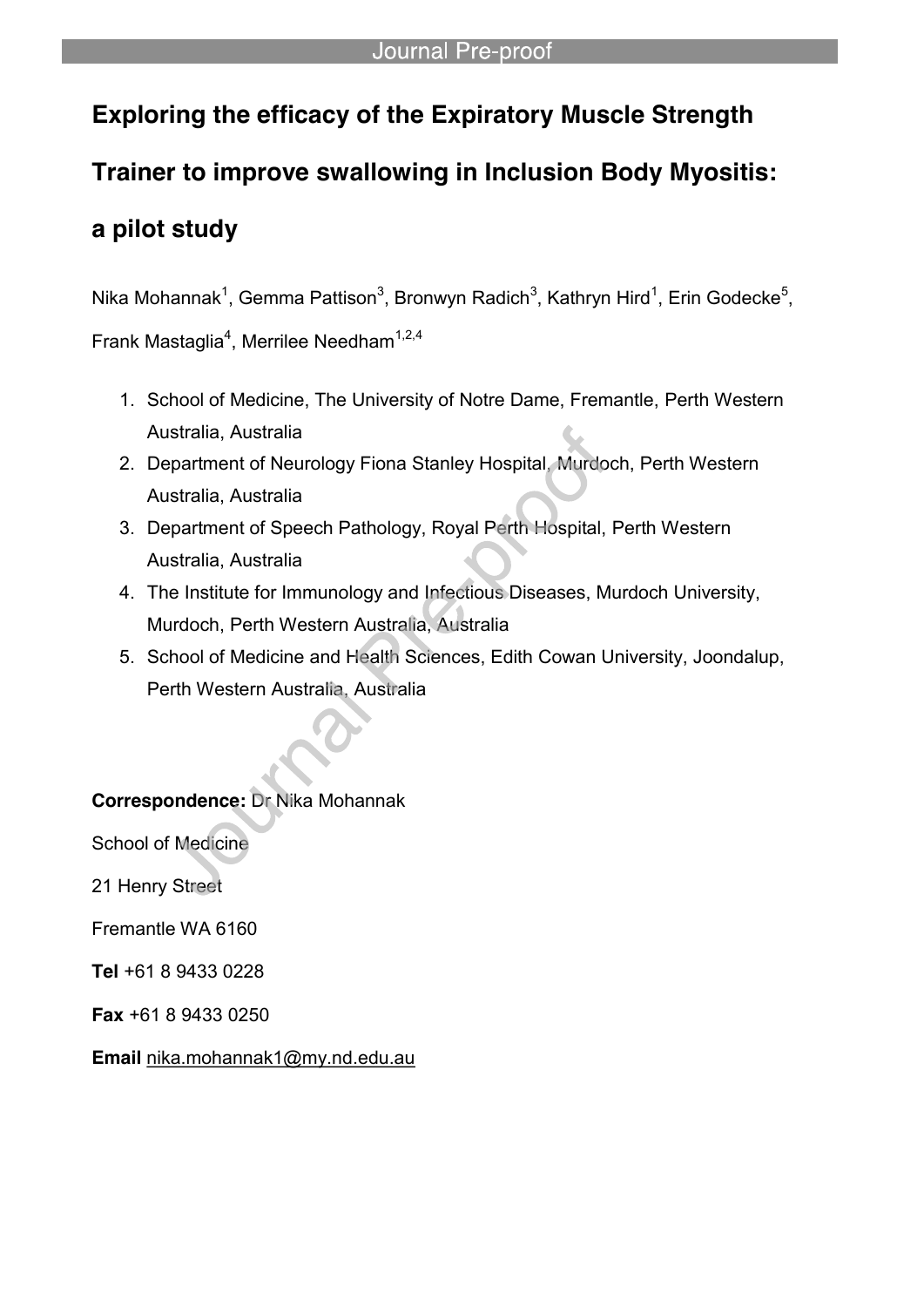# **Abstract**

Inclusion Body Myositis (IBM) is the most common acquired myopathy in older individuals with more than two thirds of patients experiencing impaired swallowing. There are currently no standardized exercise therapies to improve or sustain swallowing despite good evidence for exercise therapy in limb muscles. Reduced upper esophageal sphincter (UES) opening is a common abnormality associated with dysphagia in IBM. This pilot study recruited IBM patients with abnormal UES function and dysphagia into an exercise program. It was hypothesised that regular practice using the Expiratory Muscle Strength Trainer (EMST) device would improve hyolaryngeal movement by strengthening suprahyoid musculature and facilitate opening of the UES thereby improving swallowing and quality of life. Overall, IBM patients who used the EMST device demonstrated no improvement in swallowing function. Consistent with that result, there was also no change in measures of quality of life. However, further studies are needed to elucidate whether it has a preventative role in the development or progression of dysphagia in IBM as there is a suggestion that patients with a shorter duration of disease may have had some benefit. This research provides pilot data and recommendations that will guide future studies on exercise therapy and swallowing in this area.

**Keywords:** Dysphagia, Exercise therapy, Suprahyoid muscles, Pharyngeal, Upper esophageal sphincter, Inclusion Body Myositis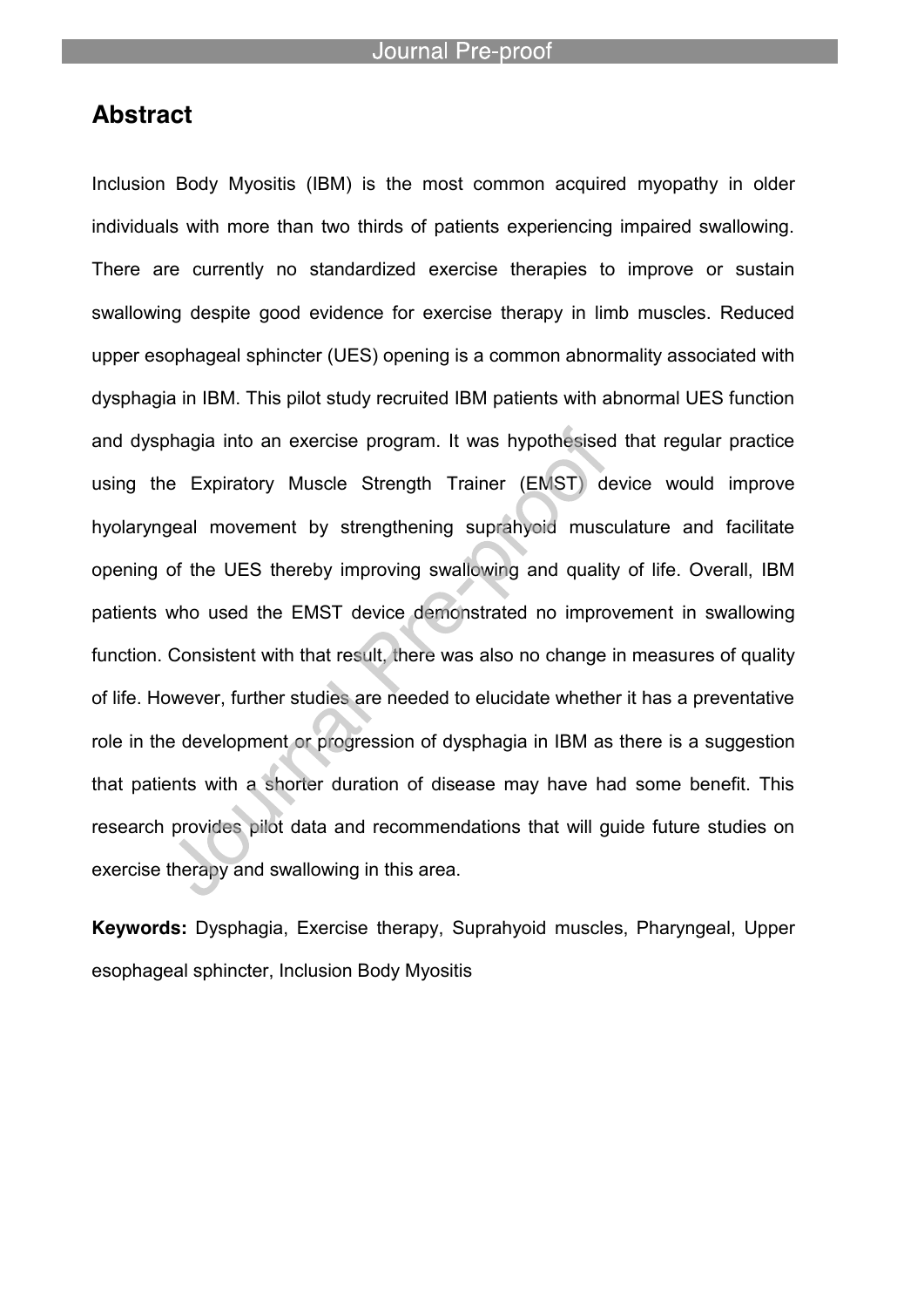# **1.1 Introduction**

Inclusion Body Myositis (IBM) is the most common acquired myopathy in patients over 50 years of age [1]. Dysphagia, defined as difficulty or discomfort in swallowing, is a common symptom of the disease and occurs in 40-80% of IBM patients [2-4]. Swallowing is an essential biological function and a major contributor to quality of life; dysphagia is linked to life-threatening medical complications such as dehydration, malnutrition and recurrent aspiration pneumonia [5]. Any intervention that improves swallowing function therefore has the capacity to significantly reduce morbidity and mortality in IBM patients and improve quality of life [6]. Currently only invasive interventions such as balloon dilation [7], cricopharyngeal myotomy [8] or injection of botulinum toxin to the Upper Esophageal Sphincter (UES) [9-12] are known to improve swallowing function in this population. There are no standardised exercise devices to improve or maintain swallowing function in IBM. Langdon et al found that dysphagia in IBM was predominantly consistent with pharyngeal and suprahyoid muscle weakness rather than failure of UES relaxation [13]. There has been a study investigating the effectiveness of the Mendelsohn Manoeuvre which improved swallowing in some IBM patients [14, 15]. This manoeuvre utilises extended hold to maintain an elevated larynx and in turn contribute to patency of UES during swallowing. Similar to the Expiratory Muscle Strength Trainer (EMST), the Mendelsohn Manoeuvre targets strengthening of the suprahyoid muscles used for hyolaryngeal movement [16]. The EMST device is however easier for patients to use. Several studies investigating the use of exercise programmes in IBM, particularly in relation to exercise of limb muscles are shown to be safe, feasible and significantly improve function in patients [17-19].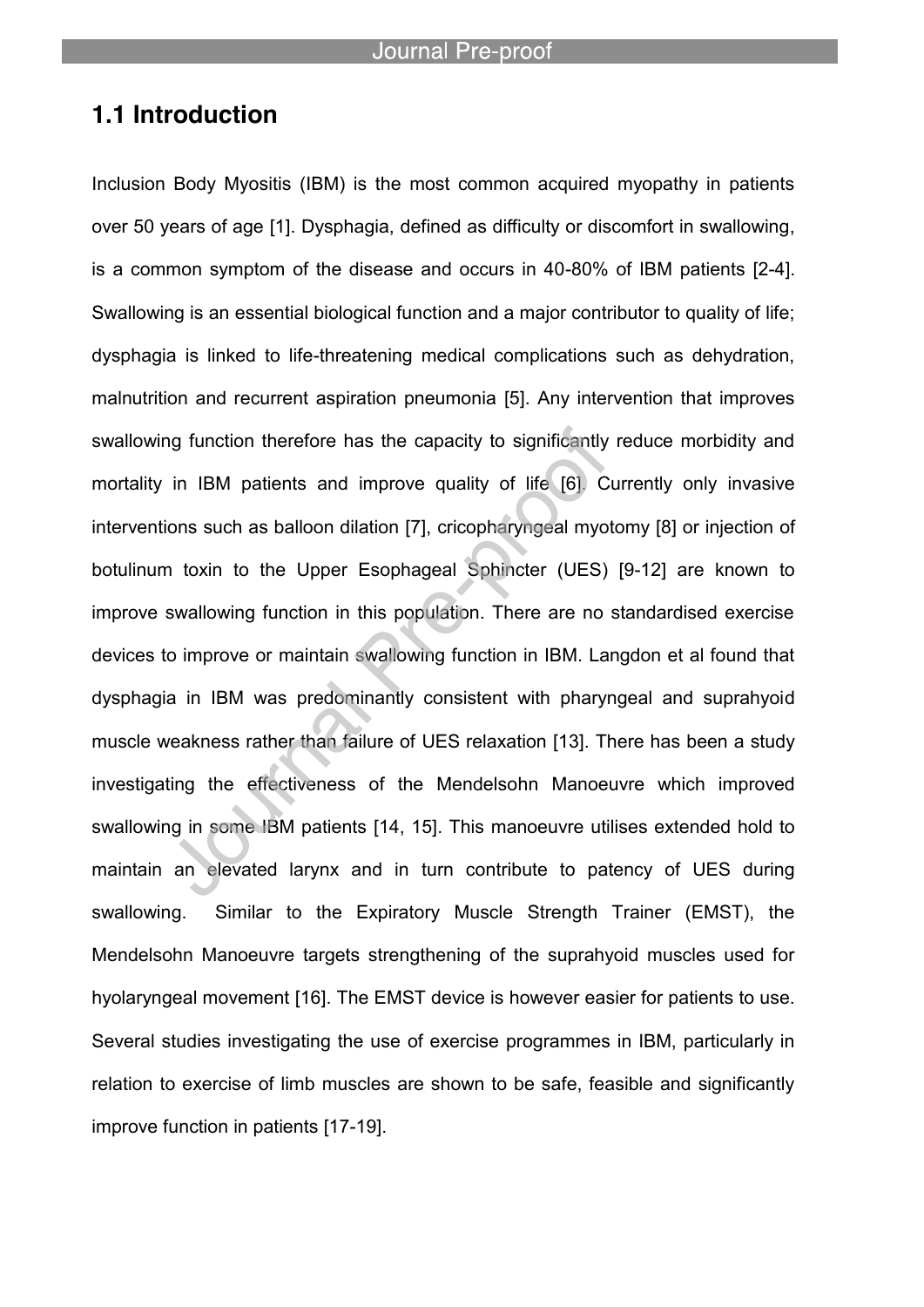The EMST is a therapeutic goods administration (TGA)-approved device currently used in patients suffering other neurological conditions. The use of the EMST device for dysphagia in Parkinson's Disease has been supported with class 1 evidence and a randomized control trial showed significant improvement in the swallowing of Parkinson's patients [20, 21]. Troche et al [21] suggest that their device works to improve swallowing function through strengthening of the hyolaryngeal movement, in turn improving the opening of the UES [21]. The device was also shown to be effective in improving swallowing function in neuromuscular conditions such as Motor Neuron Disease [22] and Pompe disease [23]. There have been no previous studies investigating this device in IBM.

In keeping with the Troche et al [21] and Langdon et al [13] studies, it was hypothesised that an exercise programme using the EMST device would strengthen the suprahyoid muscle group and help open the UES to facilitate and improve swallowing function and quality of life in IBM patients. The EMST device is a hand held and inexpensive home-based therapy that if found to be effective could greatly improve outcomes for these patients. It was the combination of these studies that led to our hypothesis that the EMST device would improve hyolaryngeal movement in IBM.

# 1.2 Aims

The aims of this pilot study were to firstly evaluate the feasibility of utilising the EMST device to drive a directed exercise- based intervention in this patient population. Secondly, we aimed to determine whether a 12-week exercise programme focussed on suprahyoid swallowing muscles using the EMST device improves objective measures of swallowing function, and quality of life for patients.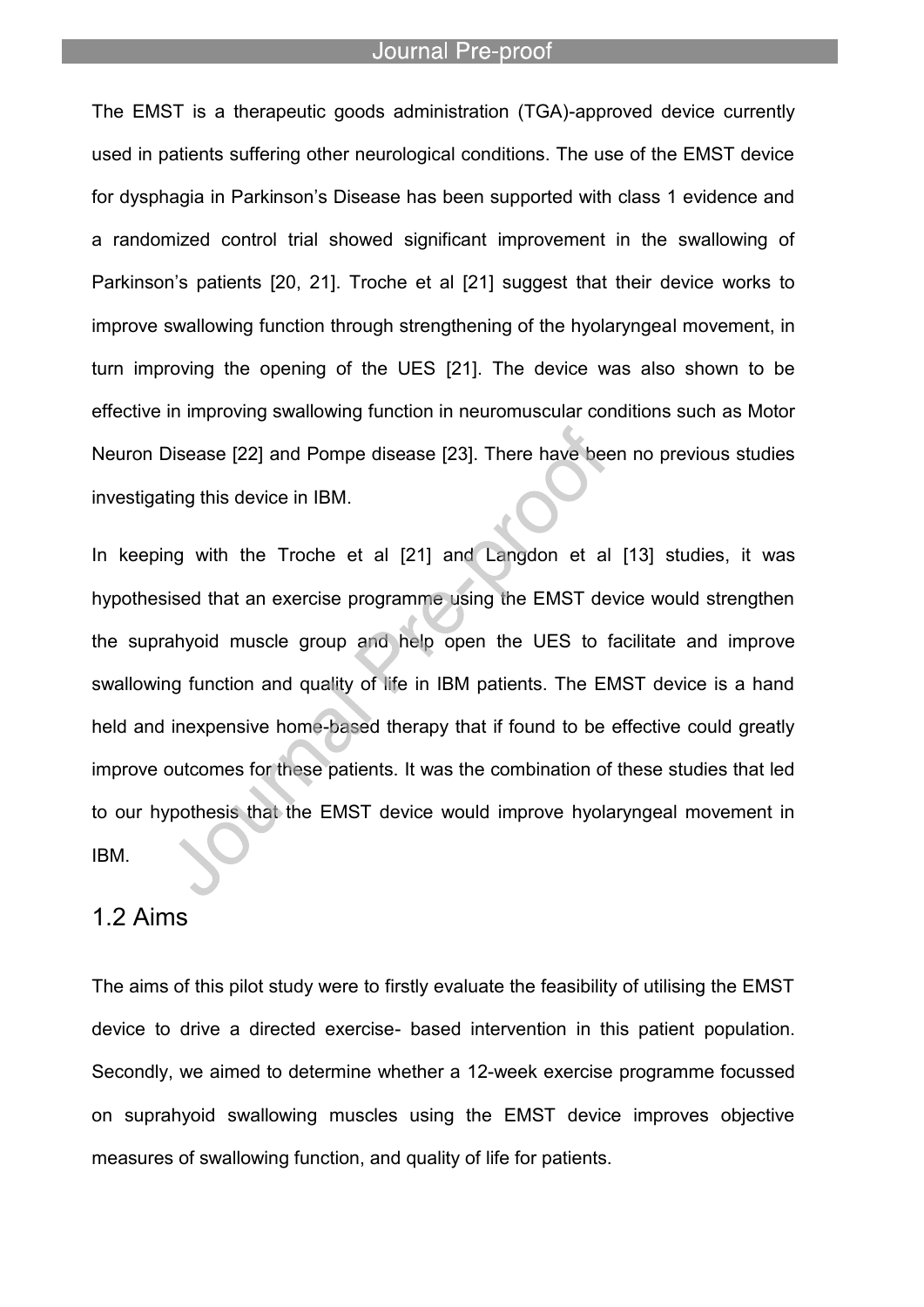# **1.3 Methods**

### **1.3.1 Participants**

This pilot study was approved by the Royal Perth Hospital Human Research Ethics Committee (RGS0000000109) and conducted in accordance with the Helsinki Declaration of 1975. All included participants provided informed written consent. IBM patients living in Western Australia were invited to participate in this trial through specialised clinics at Western Australian Neurology Research Institute (WANRI) and the Institute of Immunology and Infectious Diseases (IIID) at Murdoch University by a consultant neurologist specialising in neuromuscular conditions (MN). All participants completed an abridged Dysphagia Handicap Index (DHI), SF-36 Item health survey (SF-36) [24], they underwent two instrumental swallow assessments videofluoroscopic swallow study (VFSS) and flexible endoscopic evaluation of swallowing (FEES). The Penetration-Aspiration Scale (PAS) and the Yale Pharyngeal Residue Severity Rating scale (YPRSRS) were used as validated rating tools for aspiration and residue. Participants with evidence of UES dysfunction on VFSS were invited to undergo a 12-week exercise programme using the EMST device.

## **1.3.2 Inclusion Criteria**

Participants with a diagnosis of clinically-defined or pathologically-defined IBM as per the European Neuromuscular Centre (ENMC) criteria [25] were invited to participate. To be included in the study, participants were required have dysphagia. Dysphagia was characterised by (but not limited to) subjective reports of difficulty swallowing food. In addition, participants should have been able to complete baseline questionnaires, VFSS and FEES assessments and were required to have evidence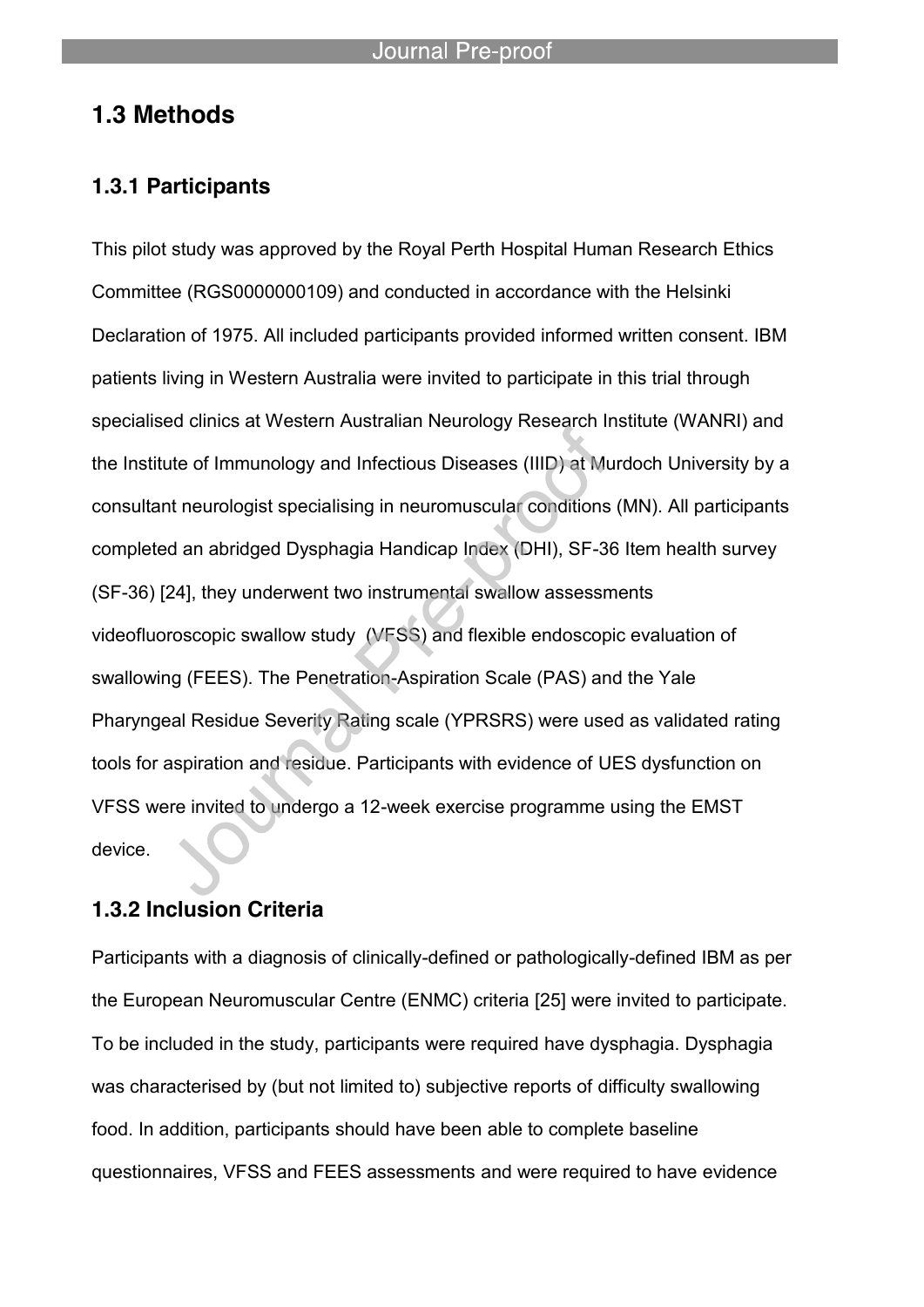of UES dysfunction on VFSS. Modified Barium Swallow Impairment profile (MBSImp) rating was utilised to measure UES function identifying reduced transfer of the bolus through the sphincter and The Yale Pharyngeal Residue Severity Rating Scale (YPRSRS) was utilised to measure secretion or bolus residue specifically in the piriform sinuses.

Participants also needed to provide informed consent, agree to undergo baseline and follow up assessments and adhere to the 12-week exercise programme using the EMST device.

Participants did not receive other standard speech therapy, swallowing treatment or pharmacological treatment (e.g. steroids, intravenous immunoglobulin) during their time in the study. Further to be included in the study, participants were chosen who had not previously had botulinum toxin treatment for their dysphagia.

# **1.3.3 Exclusion Criteria**

Participants were excluded if the dysphagia was considered due to an alternative cause than IBM (such as an esophageal web), or if there was no evidence of UES dysfunction on VFSS. Other exclusion criteria included: co-morbidities of neurological origin in addition to IBM, uncontrolled asthma, COPD, emphysema or if they were unable consent to the study, or unwilling to undertake a 12-week exercise programme using the EMST device.

#### **1.3.4 EMST Exercise Protocol**

The EMST 150 is an expiratory muscle strength training device made of a plexiglass tube with a one-way valve which can be calibrated between  $25$ cmH<sub>2</sub>0 and 150cmH20. A mouthpiece was used to allow better fit and more comfortable use.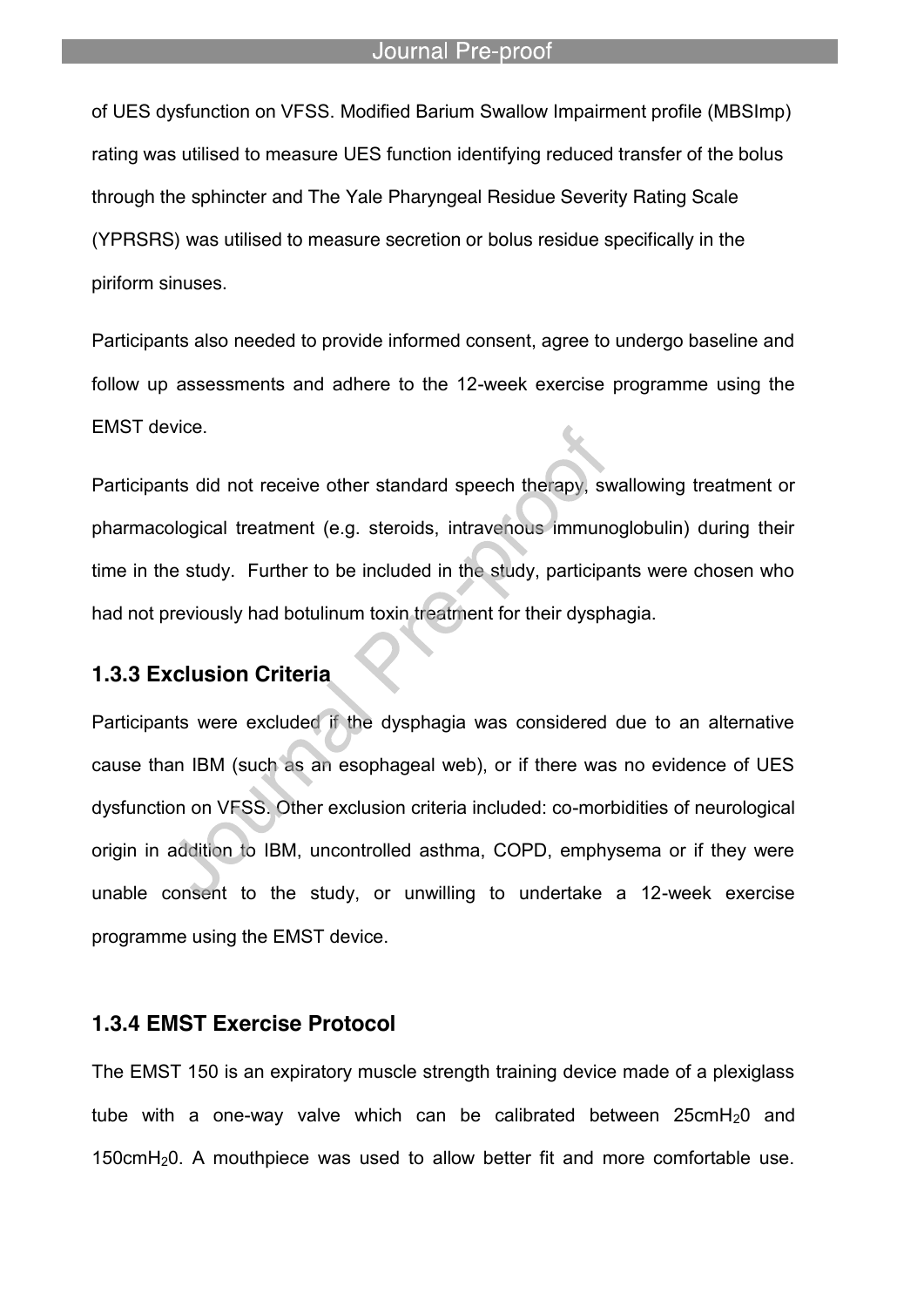Participants were instructed to hold the EMST 150 mouthpiece between their teeth, breathe in, tighten their lips around the mouthpiece and exhale forcefully and quickly. Airflow is blocked until the valve receives enough pressure from the exhalation to open and produces a short and sharp whistling sound.

The pressure-threshold load on the EMST device was increased daily throughout the first week of training by the clockwise rotation of the pressure dial. The participants maximum threshold was when the valve failed to release with exhalation. The dial was then rotated one quarter turn counter-clockwise to reduce the load, equating to 75% of the maximum threshold. After each week of training, this process was repeated by the speech pathologists to determine the new threshold load.

Participants were trained by an experienced speech pathologist for 30 minutes a day for 5 consecutive days either face to face or by telephone in the use and titration of the EMST device similar to a prior study [21]. Participants were then given a therapy diary to prompt them to record their daily therapy of 5 sets of 5 breaths through the EMST device each day for 5 days per week. Following the training, participants were seen by the speech pathologist at least once per week for the first 5 weeks to ensure the exercises were performed correctly, and to titrate the pressures on the device. They were then seen fortnightly thereafter either in person or by video teleconference, (Figure 1). After 12 weeks of exercises, the swallowing assessments including surveys Abridged Dysphagia Handicap Index (DHI), The SF-36 Health Survey (SF-36)[24], Videofluoroscopic swallow study (VFSS) and Flexible Endoscopic Evaluation of Swallowing (FEES) were performed.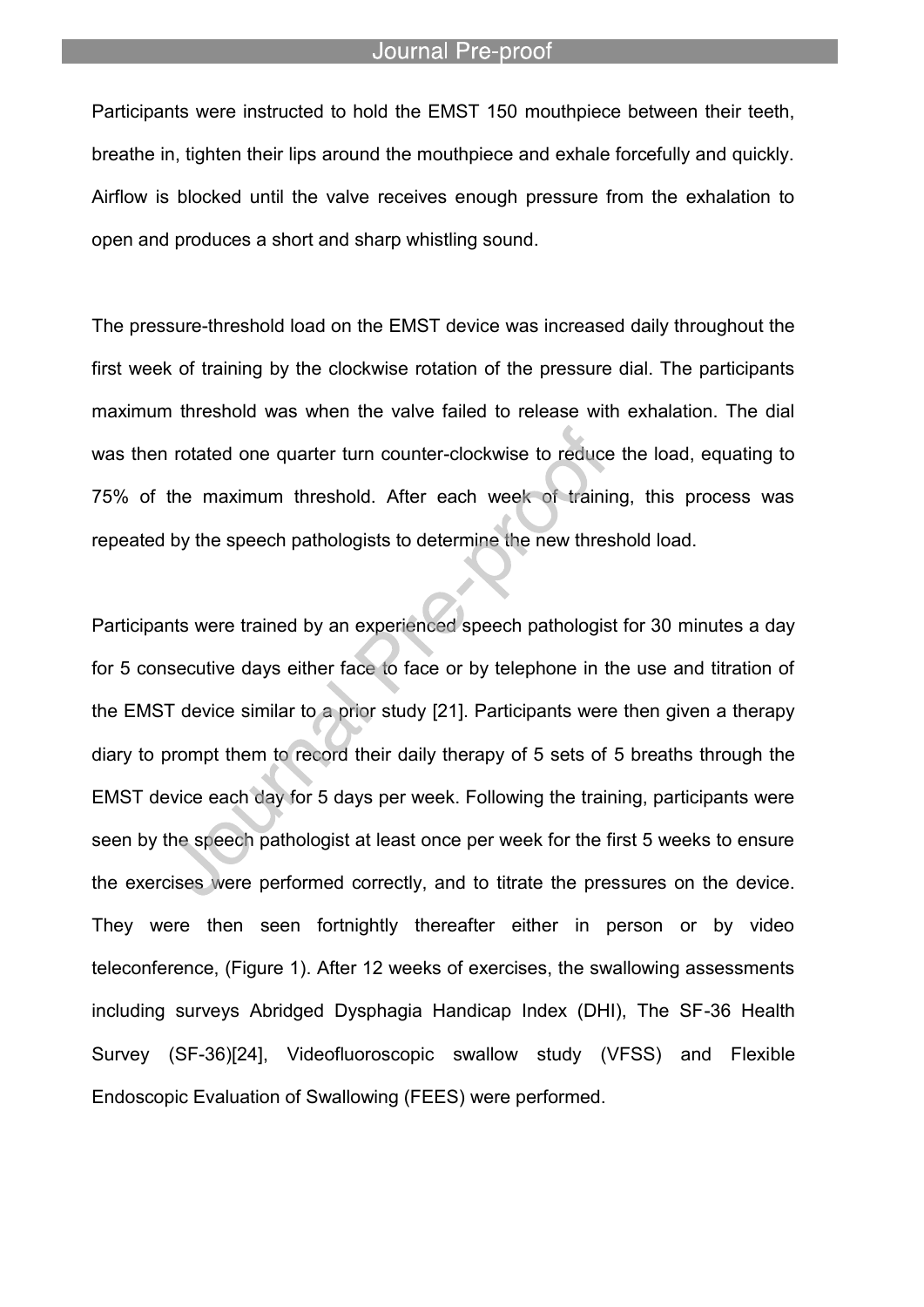### **1.3.5 Videofluoroscopic Swallow Study**

All participants underwent oropharyngeal VFSS swallowing examination. Participants sat upright and their swallowing function was recorded in the lateral and AP viewing plane with nine boluses of varying consistency and volume as per the Martin-Harris study [26]. All VFSS assessments were rated by group consensus with experienced speech pathologists. The severity of airway invasion was scored using the 8-point ordinal Penetration Aspiration Scale (PAS), where 1-2 is normal, 3-5 represents penetration, and 6-8 aspiration[27]. Swallowing was specifically assessed through all 17 components of the MBSImp as per the protocol outlined in the Martin-Harris study [26]. Each score was determined by a distinguishable observation and group consensus. Scales of each component ranged from 0 to 3 or points. The higher the score, the worst the swallowing function.

# **1.3.6 Flexible Endoscopic Evaluation of Swallowing (FEES)**

Initial transnasal FEES was performed utilising Kay Pentax EPK15000 unit including Kaypentax camera, video and endoscope model 9213 HD, fibreoptic light source Model LH- 150P and Olympus Medical Systems Corp ENT scope Model ENFGP2. During the study FEES equipment was upgraded to Xion endoportable Model CFT-004 with videonasendoscope EN-VC CE0482. Patients were in a sitting position and video-recorded with a temporal resolution of 25 frames per second (FPS). Data was collected for six boluses varying in consistency and volume in accordance with the study protocol (thin fluids 10ml, thin fluids sequential, Level 3 moderately thick (L400) 10ml, Level 2 mildly thick (L150m) 10ml, Puree 10ml, regular diet). The YPRSRS [28] was used to quantify the severity of the residue in the pyriform sinus and vallecula observed during FEES. If the residue could not be viewed in any trial due to an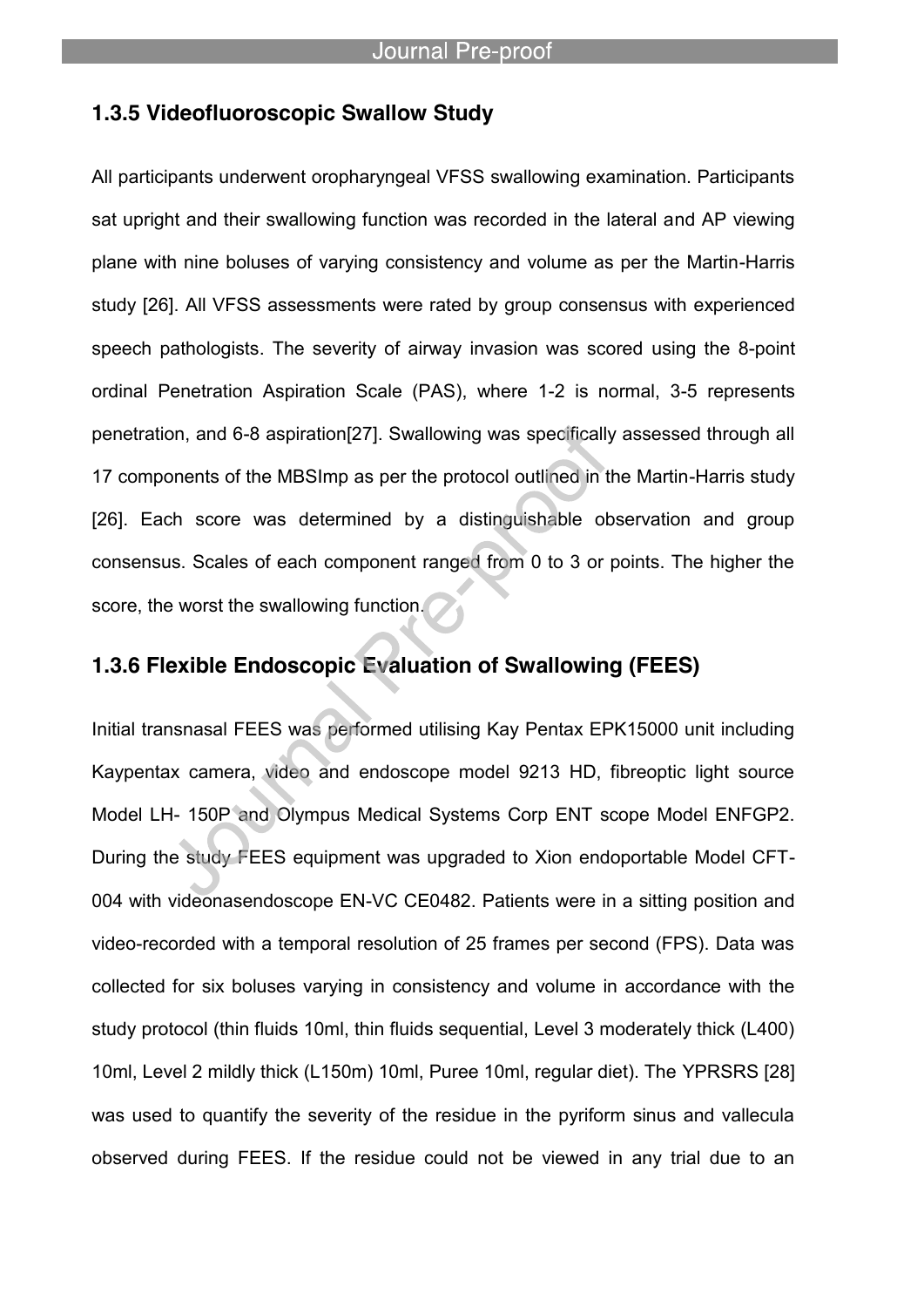inability to visualise the vallecula or pyriform sinus it was scored as N/A. In addition, severity of airway invasion was scored using the 8-point Penetration-Aspiration (PAS) Scale.

#### **1.3.7 Statistical Analyses**

The data collected represented a sample of convenience and results were descriptive in nature. Data was analysed through SPSS ver. 25 (SPSS, Inc., Chicago, IL, USA). The design of the study was single arm pre-test post-test study. Comparison measures between VFSS, FEES and quality of life measures (DHI and SF-36) were undertaken using paired T tests. In order to take a representative of swallowing function, the Level 0 thin sequential, regular diet and Level 3 moderately thick bolus (L400) conditions were selected for both VFSS and FEES. The relationship between the PAS for VFSS and FEES was analysed through nonparametric correlation statistics. Following advice from the speech pathologist, the FEES data and the Yale Pharyngeal Residue Severity Rating Scale were simplified into a binary format such that scores 1, 2 and 3 of the scale (none, trace, mild) were coded 0 and scores 4 and 5 (moderate and severe) were coded as 1 to reflect the clinical utility of the scale. Significance was set at  $p \le 0.05$  for all comparisons.

# **1.4 Results**

### **1.4.1 Demographics**

Fifteen participants were screened for the study. Two participants could not tolerate the FEES assessment so were excluded from the study. One participant died during the course of the trial following a severe stroke. A total of twelve participants completed the pilot study and were very highly compliant with the intervention. There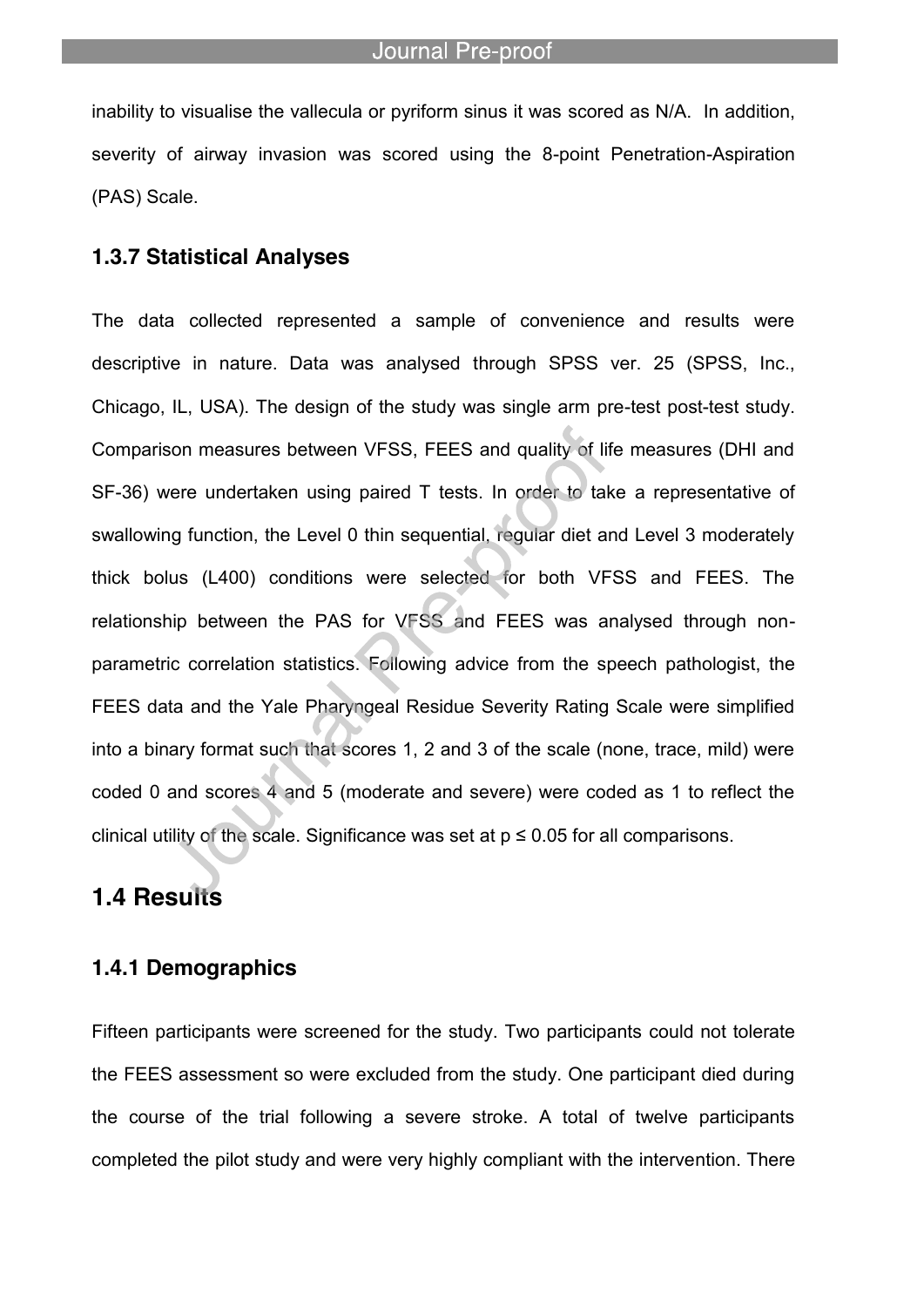were seven females (mean age =65) and five males (mean age=74 years). The mean age of participants was 68.8 years. The mean duration of disease was 9.5 years. Table 1 depicts the demographics of the participants during this study.

### **1.4.2 Swallowing Function**

In all IBM patients, there was no difference in the cumulative videofluroscopic pharyngeal rating in the Level 0 thin sequential (p= 0.309) or regular bolus conditions (p=0.139) pre-and post-training illustrated in Figure 2(a) and 3(b). There was however a statistical difference in the pharyngeal rating in the Level 3 moderately thick (L400) bolus condition following training illustrated Figure 2 (c) (p=0.013). FEES analysis showed no improvement in the level of post swallow residue in the vallecular and pyriform sinus following training with the EMST device.

## **1.4.3 Penetration and Aspiration Score**

There was no difference in the PAS scores in both VFSS and FEES imaging modalities pre-and post the EMST treatment. Given that PAS was measured in both the VFSS and FEES imaging modalities, the strength of association was measured between the two scores from each modality in two different contexts using nonparametric correlation statistics. The relationship between the PAS scores was poor for: level 0 thin bolus condition pre (r= 0.098) and post training (r=0.188) and level 3 moderately thick condition pre (r=0.101) and post training (r=0.661).

#### **1.4.4 EMST Device in early IBM**

Four participants were classified as having early IBM (duration of disease <5 years). There was no difference in cumulative pharyngeal videofluroscopic swallow study measures (level 0 thin, p=0.18; regular, p=0.09; level 3 moderately thick, p=0.06) or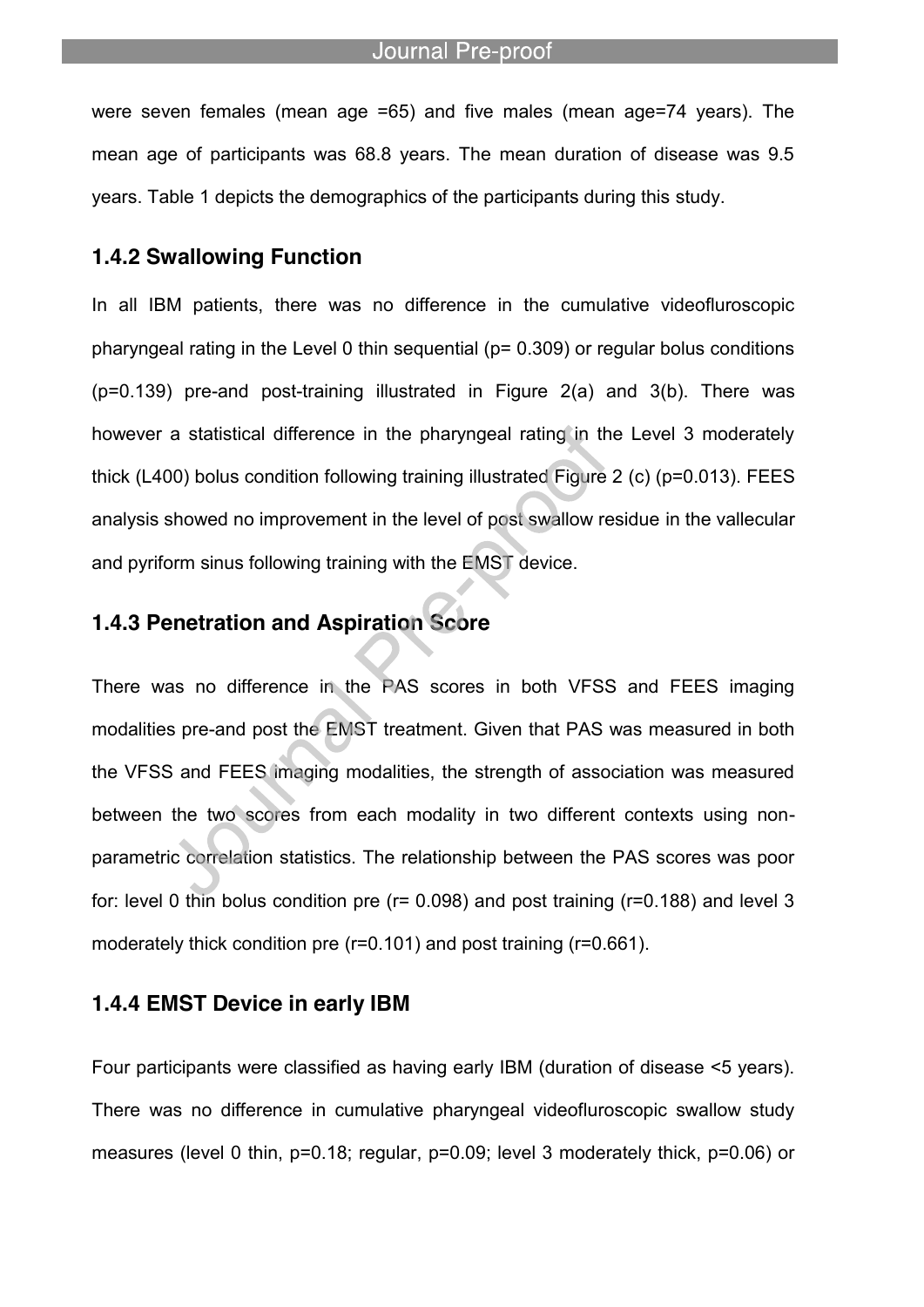quality of life in all four participants. Two participants with a more recent diagnosis (had significant reduction of residue in the vallecula after the use of the EMST training device (ID 2, p=0.001 & ID 9, p=0.01). There was also significant reduction of residue in the piriform sinus in one of the participants (ID 9) with recently diagnosed IBM (p=0.04). Unfortunately, the data obtained from the other two participants with early IBM could not be analysed to verify a trend due to inability to visualise the vallecula or pyriform sinus in the FEES assessment either pre-or post the use of the device in these participants (ID 8 and 12).

## **1.4.5 Quality of life**

There was no change in either the abridged Dysphagia Handicap Index or the SF-36 quality of life measures after EMST exercise regime as illustrated in Tables 2 and 3. However, the results of the abridged Dysphagia Handicap Index illustrate that participants scored higher and therefore generally report more distress with the functional and emotional aspects of their dysphagia compared to the physical (Table 2). Similar to this trend, where 100 denotes the highest value of each subset of the SF-36 scoring system, Table 3 shows that participants scored higher in the Emotional Well-being, Pain and Social Functioning questions compared to the Physical Functioning questions.

# **1.5 Discussion**

This exploratory study was designed to establish whether the EMST device would improve suprahyoid strength and in turn hyolaryngeal complex movement and therefore its' associated role in the swallowing of participants diagnosed with IBM. The overall results of this pilot study did not support the proposed prediction that 12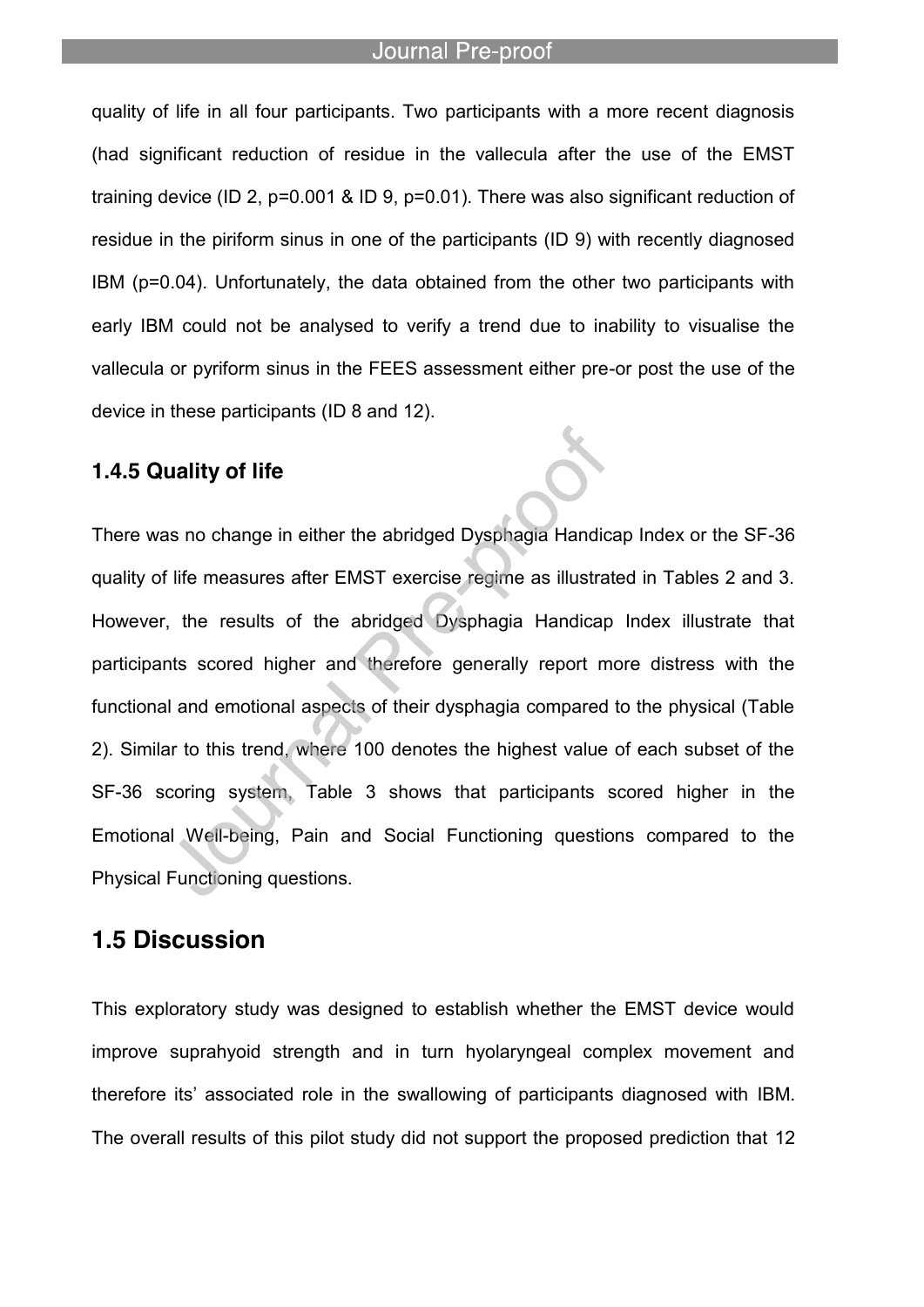weeks of EMST training will result in improved swallowing function and better quality of life for participants. However, the severity of dysphagia and duration of disease were not taken into consideration, as there was a trend towards improvement in patients with a shorter disease duration. This study was inadequately powered to draw firm conclusions regarding disease duration and utility of the EMST intervention. In addition, this was a short-term pilot study designed as a short-term intervention to detect a positive difference, which may inform future longer prospective studies where it may play a more significant role in prevention of dysphagia.

This study contributes to the literature regarding the lack of correlation between two different instrumental swallowing modalities (VFSS and FEES). Prior studies have also reported a similar discrepancy between the measurements of PAS in VFSS and FEES [29, 30]. The accurate assessment of penetration and aspiration is important and the lack of reliability between the two different imaging modalities is concerning. This discrepancy between the measurement of penetration or aspiration between FEES and VFSS was also found in this study in IBM patients. This has potential critical implications for aspiration and penetration risk in IBM patients. The VFSS results are subjected to more stringent measurements. Similarly, factors affecting the internal reliability of the FEES include the fact that some patients find it difficult to tolerate.

In this pilot study, there was improvement of swallowing function noted in the VFSS of the level 3 moderately thick bolus condition (L400) compared with thin and regular fluid consistencies after EMST training. This was not reproducible in the FEES assessment. The literature shows that 82% of people with dysphagia associated with IBM have most difficulty swallowing solids rather than liquids [15, 31, 32]. Cook et. al,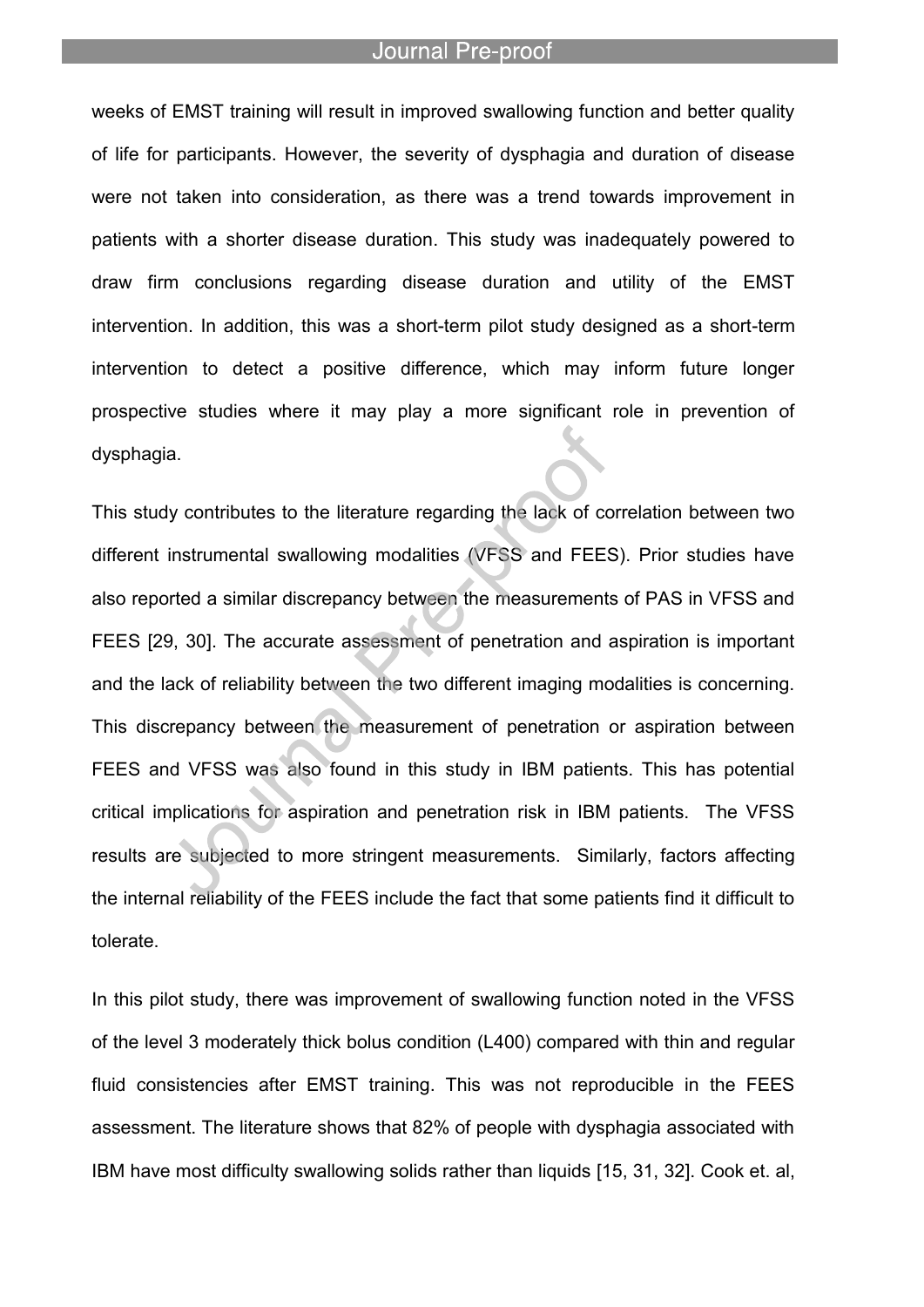and Dantas et. al, demonstrated that with a larger bolus, pharyngeal function began earlier so as to prepare the deglutitive chamber for a larger and subsequently higher velocity bolus [33, 34]. Specifically, according to the Dantas et al study the major effect of increased bolus volume was earlier onset of anterior tongue base movement, superior palatal movement, anterior laryngeal movement and UES opening [34]. Earlier UES opening was documented to be associated with an increased duration of sphincter opening [33]. It is plausible, therefore, that the difference in the large bolus condition may have been functional improvement due to the EMST device. However, as this result was not evident in the FEES assessment, and whether the significant result of the VFSS moderately thick bolus condition is indicative of a true result or measurement error needs to be further investigated. Perhaps, the effectiveness of the EMST device would have been better assessed through manometry which has the potential to evaluate pressures generated by the pharyngeal muscles pre-and post the device, however this is not a standard test in our clinic thus not selected for this pilot. In addition, the use of different outcome measures that are more specific for the physiologic measures of the swallow mechanism such as the SWAL-QoL, SSQ or Anderson may have been a better measure for quality of life than the DHI and SF-36 [35].

This pilot study had many limitations. Firstly, and importantly for an exercise intervention, we did not control for disease duration or severity of dysphagia which would have limited sample size at this single centre. We would anticipate that this intervention would be more effective in earlier disease stages than when the muscle involvement is already too severe to respond to an exercise intervention. While there was no improvement observed on VFSS assessment, our results suggest that there was improvement in swallowing in the FEES assessment in this early group where it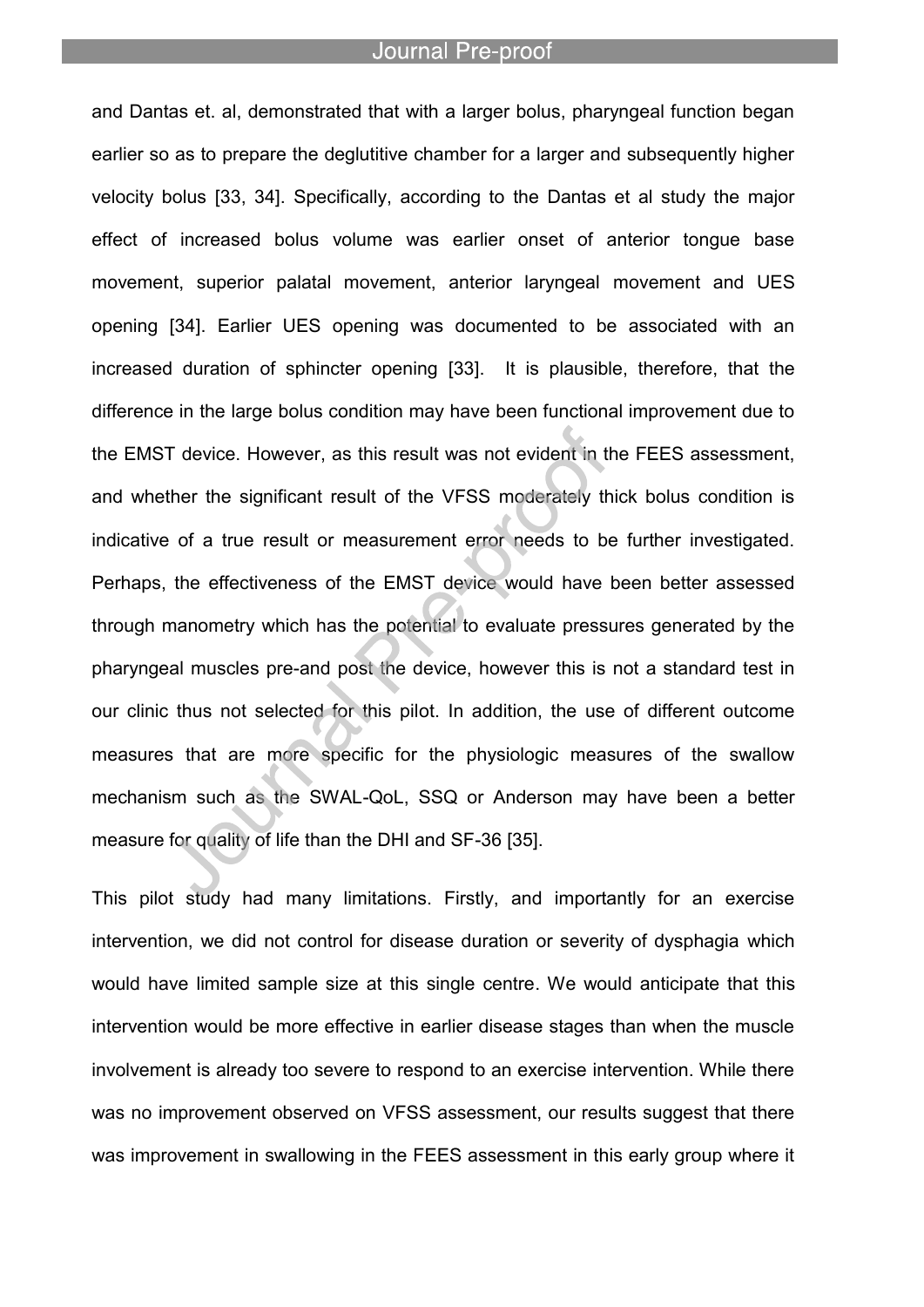could be measured however given this trend was observed in only two patients whether it is representative of a true result warrants further investigation. The level of statistical significance obtained in the two patients is however very large suggesting that patients in earlier disease stages are most likely to benefit.

There are several issues that future studies investigating dysphagia in IBM could consider. Firstly, future studies should attempt to control IBM disease duration and dysphagia severity. The segregation of early verses late-stage IBM may reveal the role of EMST as a preventative intervention for dysphagia rather than restorative once the muscle weakness is already too severe. A correlation analysis between swallowing function and skeletal muscle weakness or cN1A may be fruitful. Secondly the variable outcomes detected between VFSS and FEES leave open the best way to diagnose and monitor dysphagia in IBM patients. Perhaps manometry or MRI may be more specific and more sensitive [36]. Although currently they are not readily available in a clinical environment. Lastly, the small cohort size and the lack of a placebo arm serves as a limitation to this study albeit difficult to facilitate.

Given these limitations, this pilot study does not exclude exercise therapy has an effect on maintaining or perhaps even improving swallowing function in IBM. The effect of exercise therapies in swallowing should be investigated in IBM patients through different modalities.

## **1.6 Conclusion**

This pilot study investigated the use of the EMST device in twelve participants with dysphagia secondary to IBM. This is the first reported study that investigated the use of an exercise device to aid swallowing function in IBM patients and showed it was feasible for IBM patients. This pilot study provides some useful lessons for future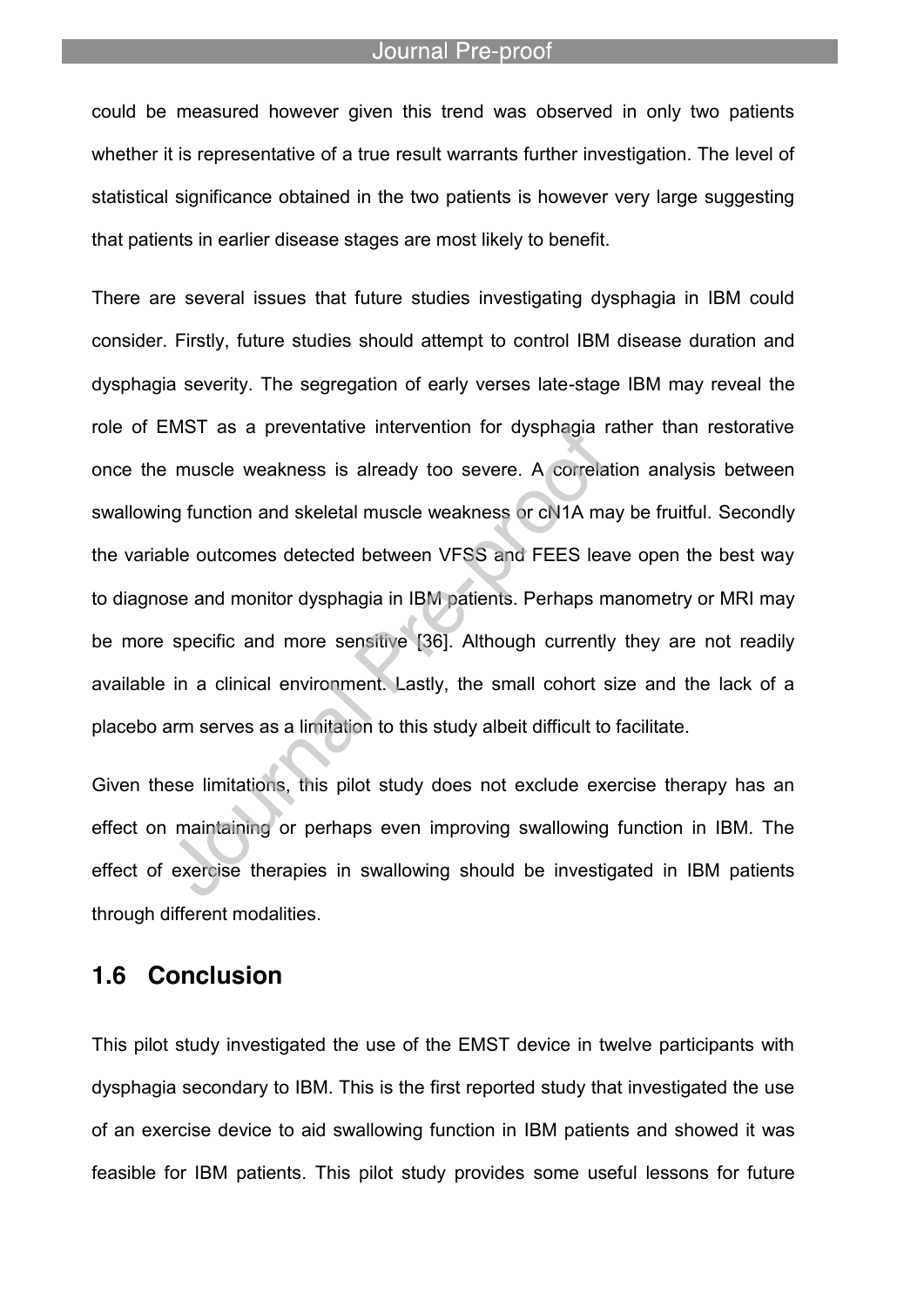studies on exercise therapies and dysphagia in IBM. A study on a larger, less severe cohort over a longer period and using different measures is warranted to clarify the role if any, of the EMST device in IBM patients.

## **Acknowledgments**

We sincerely thank The Myositis Foundation who partly funded this trial. We also thank Royal Perth Hospital Speech Pathology Department for funding videofluoroscopy and devoting clinical time that made this research possible and the Fremantle Speech Pathology Department for contributing to the initial study design.

# **Funding**

This work was supported by The Myositis Foundation.

## **Disclosure**

The author reports no conflicts of interest relevant to this work

# **References**

- [1] Needham M, Corbett A, Day T, Christiansen F, Fabian V, Mastaglia FL. Prevalence of sporadic inclusion body myositis and factors contributing to delayed diagnosis. J Clin Neurosci 2008;15:1350-3.
- [2] Murata KY, Kouda K, Tajima F, Kondo T. A dysphagia study in patients with sporadic inclusion body myositis (s-IBM). Neurol Sci 2012;33:765-70.
- [3] Cox FM, Verschuuren JJ, Verbist BM, Niks EH, Wintzen AR, Badrising UA. Detecting dysphagia in inclusion body myositis. J Neurol 2009;256:2009-13.
- [4] Olthoff A, Carstens P-O, Zhang S, et al. Evaluation of dysphagia by novel real-time MRI. Neurology 2016;87:2132.
- [5] Houser SM, Calabrese LH, Strome M. Dysphagia in patients with inclusion body myositis. Laryngoscope 1998;108:1001-5.
- [6] Price MA, Barghout V, Benveniste O, et al. Mortality and Causes of Death in Patients with Sporadic Inclusion Body Myositis: Survey Study Based on the Clinical Experience of Specialists in Australia, Europe and the USA. J Neuromuscul Dis 2016;3:67-75.
- [7] Murata KY, Kouda K, Tajima F, Kondo T. Balloon dilation in sporadic inclusion body myositis patients with Dysphagia. Clin Med Insights Case Rep 2013;6:1-7.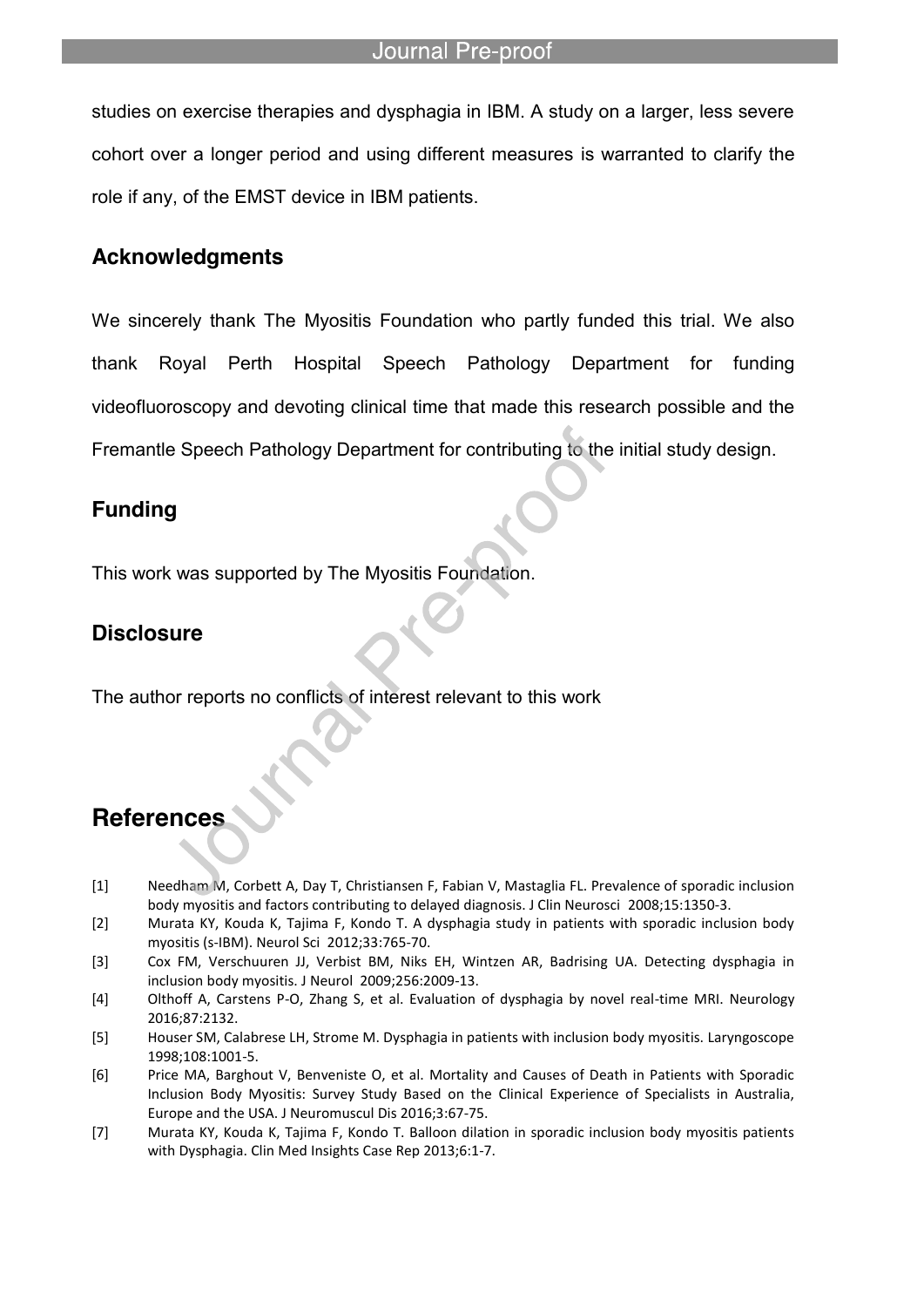[8] Danon MJ, Friedman M. Inclusion body myositis associated with progressive dysphagia: treatment with cricopharyngeal myotomy. Can J Neurol Sci 1989;16:436-8.

- [9] Di Pede C, Masiero S, Bonsangue V, Ragona RM, Del Felice A. Botulinum toxin and rehabilitation treatment in inclusion body myositis for severe oropharyngeal dysphagia. Neurol Sci 2016;37:1743-5.
- [10] Liu LW, Tarnopolsky M, Armstrong D. Injection of botulinum toxin A to the upper esophageal sphincter for oropharyngeal dysphagia in two patients with inclusion body myositis. Can J Gastroenterol 2004;18:397-9.
- [11] Schneider I, Thumfart WF, Pototschnig C, Eckel HE. Treatment of dysfunction of the cricopharyngeal muscle with botulinum A toxin: introduction of a new, noninvasive method. Ann Otol Rhinol Laryngol 1994;103:31-5.
- [12] Schrey A, Airas L, Jokela M, Pulkkinen J. Botulinum toxin alleviates dysphagia of patients with inclusion body myositis. J Neurol Sci 2017;380:142-7.
- [13] Langdon PC, Mulcahy K, Shepherd KL, Low VH, Mastaglia FL. Pharyngeal dysphagia in inflammatory muscle diseases resulting from impaired suprahyoid musculature. Dysphagia 2012;27:408-17.
- [14] Maugars YM, Berthelot JM, Abbas AA, Mussini JM, Nguyen JM, Prost AM. Long-term prognosis of 69 patients with dermatomyositis or polymyositis. Clin Exp Rheumatol 1996;14:263-74.
- [15] Oh TH, Brumfield KA, Hoskin TL, Kasperbauer JL, Basford JR. Dysphagia in inclusion body myositis: clinical features, management, and clinical outcome. Am J Phys Med Rehabil 2008;87:883-9.
- [16] Brooks M, McLaughlin E, Shields N. Expiratory muscle strength training improves swallowing and respiratory outcomes in people with dysphagia: A systematic review. Int J Speech Lang Pathol 2019;21:89-100.
- [17] Arnardottir S, Alexanderson H, Lundberg IE, Borg K. Sporadic inclusion body myositis: pilot study on the effects of a home exercise program on muscle function, histopathology and inflammatory reaction. J Rehabil Med 2003;35:31-5.
- [18] Heikkillä S, Viitanen JV, Kautiainen H, Rajamäki T, Mäntyvuo P, Harju T. Rehabilitation in Myositis: Preliminary study. Physiotherapy 2001;87:301-9.
- [19] Spector SA, Lemmer JT, Koffman BM, et al. Safety and efficacy of strength training in patients with sporadic inclusion body myositis. Muscle & nerve 1997;20:1242-8.
- [20] Pitts T, Bolser D, Rosenbek J, Troche M, Okun MS, Sapienza C. Impact of expiratory muscle strength training on voluntary cough and swallow function in Parkinson disease. Chest 2009;135:1301-8.
- [21] Troche MS, Okun MS, Rosenbek JC, et al. Aspiration and swallowing in Parkinson disease and rehabilitation with EMST: a randomized trial. Neurology 2010;75:1912-9.
- [22] Plowman EK, Watts SA, Tabor L, et al. Impact of expiratory strength training in amyotrophic lateral sclerosis. Muscle Nerve 2016;54:48-53.
- [23] Jones HN, Moss T, Edwards L, Kishnani PS. Increased inspiratory and expiratory muscle strength following respiratory muscle strength training (RMST) in two patients with late-onset Pompe disease. Mol Genet Metab 2011;104:417-20.
- [24] Ware J, Snoww K, Ma K, Bg G, SF36 Health Survey: Manual and Interpretation Guide. Vol. 30. 1993.
- [25] Rose MR. 188th ENMC International Workshop: Inclusion Body Myositis, 2-4 December 2011, Naarden, The Netherlands. Neuromuscul Disord 2013;23:1044-55.
- [26] Martin-Harris B, Brodsky MB, Michel Y, et al. MBS measurement tool for swallow impairment-- MBSImp: establishing a standard. Dysphagia 2008;23:392-405.
- [27] Balou M, Herzberg EG, Kamelhar D, Molfenter SM. An intensive swallowing exercise protocol for improving swallowing physiology in older adults with radiographically confirmed dysphagia. Clin Interv Aging 2019;14:283-8.
- [28] Neubauer PD, Rademaker AW, Leder SB. The Yale Pharyngeal Residue Severity Rating Scale: An Anatomically Defined and Image-Based Tool. Dysphagia 2015;30:521-8.
- [29] Kelly AM, Drinnan MJ, Leslie P. Assessing penetration and aspiration: how do videofluoroscopy and fiberoptic endoscopic evaluation of swallowing compare? Laryngoscope 2007;117:1723-7.
- [30] Butler SG, Markley L, Sanders B, Stuart A. Reliability of the penetration aspiration scale with flexible endoscopic evaluation of swallowing. Ann Otol Rhinol Laryngol 2015;124:480-3.
- [31] Mulcahy KP, Langdon PC, Mastaglia F. Dysphagia in inflammatory myopathy: self-report, incidence, and prevalence. Dysphagia 2012;27:64-9.
- [32] Oh TH, Brumfield KA, Hoskin TL, Stolp KA, Murray JA, Bassford JR. Dysphagia in inflammatory myopathy: clinical characteristics, treatment strategies, and outcome in 62 patients. Mayo Clin Proc 2007;82:441-7.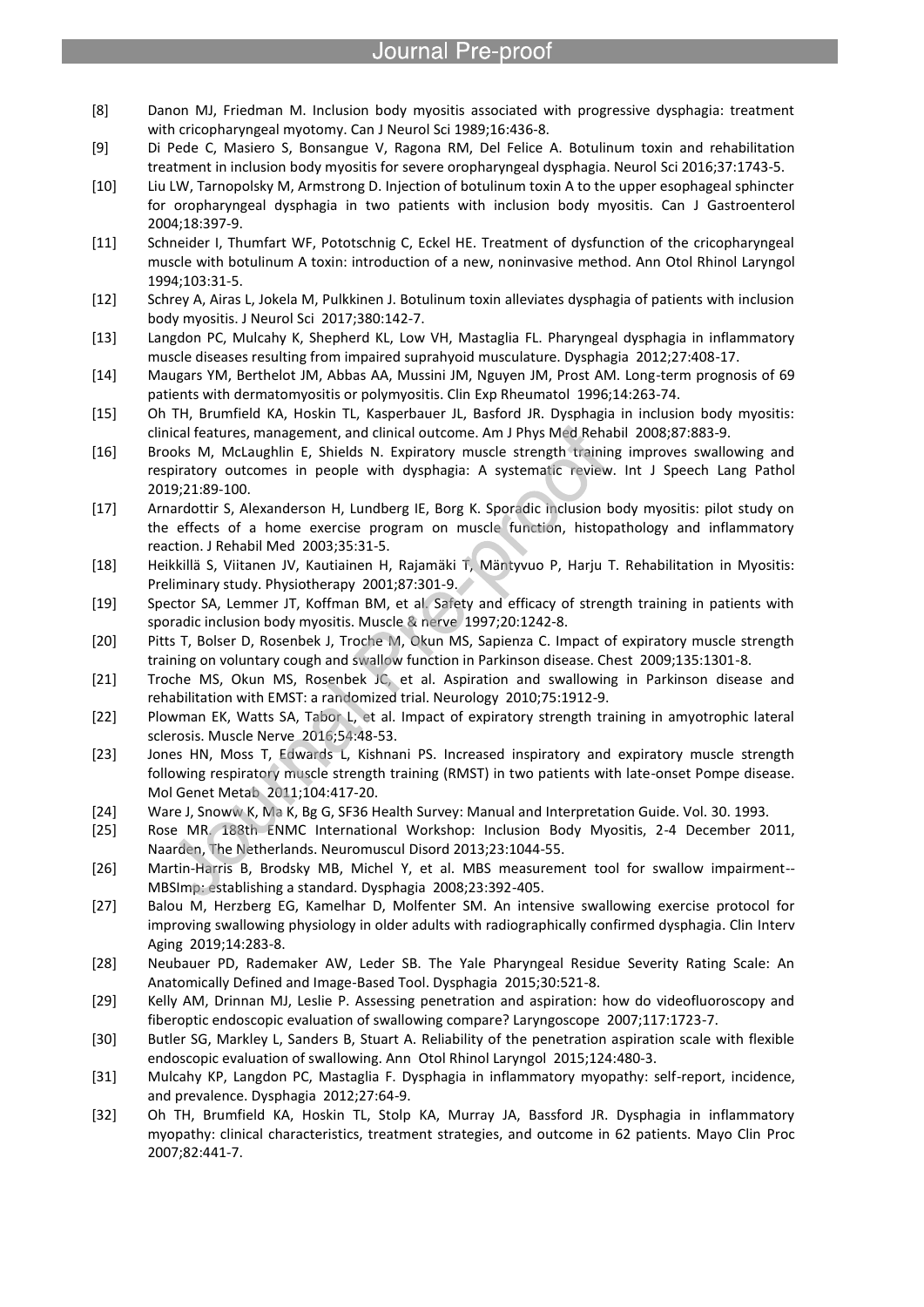[33] Cook IJ, Dodds WJ, Dantas RO, et al. Timing of videofluoroscopic, manometric events, and bolus transit during the oral and pharyngeal phases of swallowing. Dysphagia 1989;4:8-15.

- [34] Dantas RO, Kern MK, Massey BT, et al. Effect of swallowed bolus variables on oral and pharyngeal phases of swallowing. Am J Physiol 1990;258:G675-81.
- [35] McHorney CA, Robbins J, Lomax K, et al. The SWAL-QOL and SWAL-CARE outcomes tool for oropharyngeal dysphagia in adults: III. Documentation of reliability and validity. Dysphagia 2002;17:97-114.
- [36] Carstens PO, Schmidt J. Diagnosis, pathogenesis and treatment of myositis: recent advances. Clin Exp Immunol 2014;175:349-58.

#### **Figure 1** EMST study timeline



**Figure 2a and 2b** Cumulative pharyngeal MBSImp score pre-and post the EMST

device in the Level 0 thin and regular sequential bolus condition

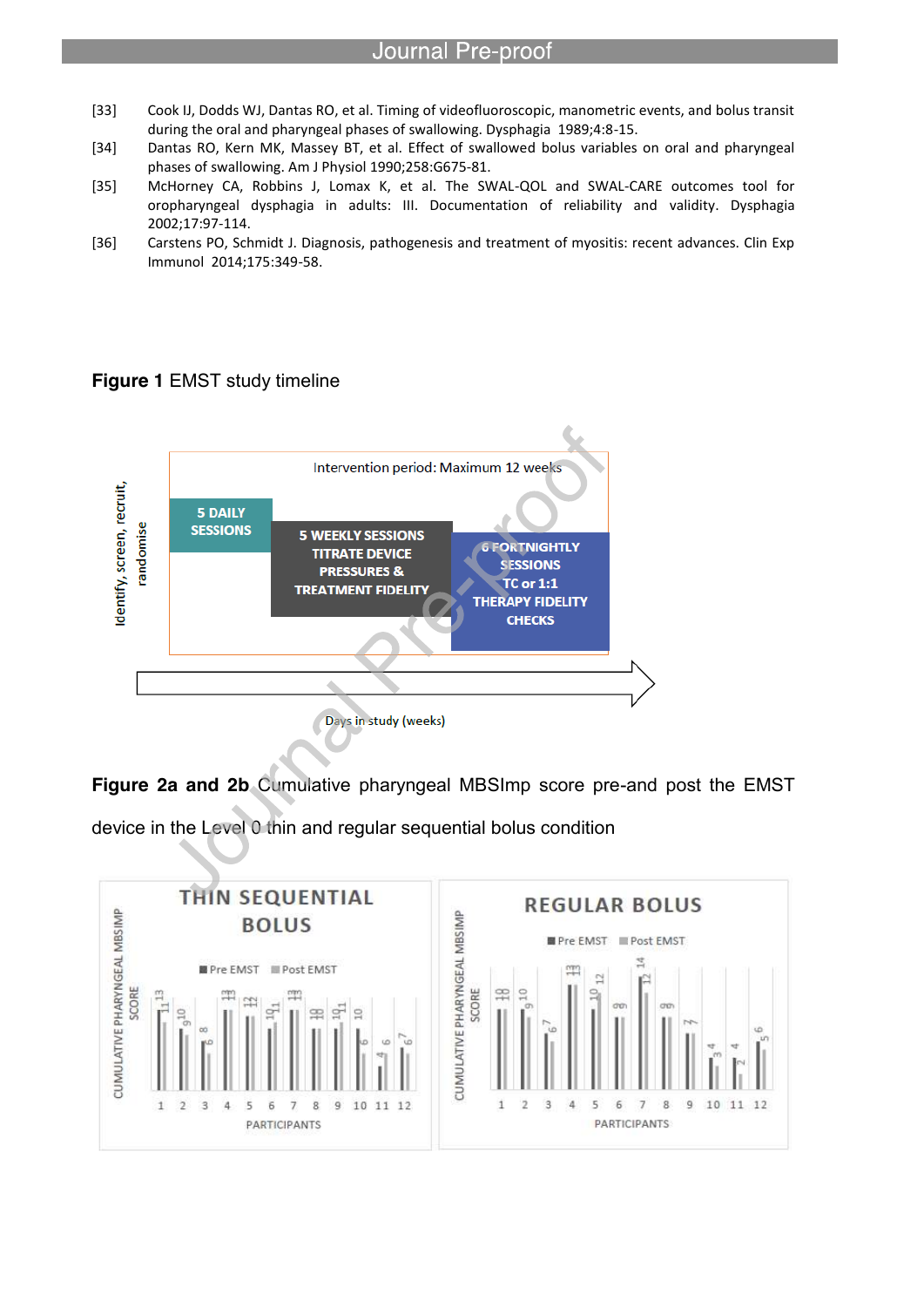$\sqrt{ }$ 

**Figure 2c** Cumulative pharyngeal MBSImp score pre-and post the EMST device in the Level 3 Moderately thick bolus condition (L400)



**Table 1** Demographics of the participants recruited in this pilot study

|                            |             | Participant Sex Age (years) | <b>Duration of disease</b> |
|----------------------------|-------------|-----------------------------|----------------------------|
| ID                         |             |                             | (years)                    |
| $\mathbf{1}$               | F           | 70                          | 17                         |
| $\overline{c}$             | F           | 59                          | 3                          |
| $\ensuremath{\mathcal{S}}$ | M           | 76                          | 13                         |
| $\overline{\mathcal{A}}$   | M           | 77                          | 18                         |
| 5                          | $\mathsf F$ | 69                          | 6                          |
| 6 <sup>1</sup>             | M           | 77                          | 10                         |
| $\overline{z}$             | F           | 72                          | 12                         |
| $\overline{\mathcal{E}}$   | $\mathsf F$ | 56                          | 1                          |
| $\overline{g}$             | M           | 67                          | $\overline{4}$             |
| 10                         | $\mathsf F$ | 61                          | 10                         |
| 11                         | $\mathsf F$ | 68                          | 16                         |
| 12                         | M           | 73                          | $\overline{\mathbf{4}}$    |